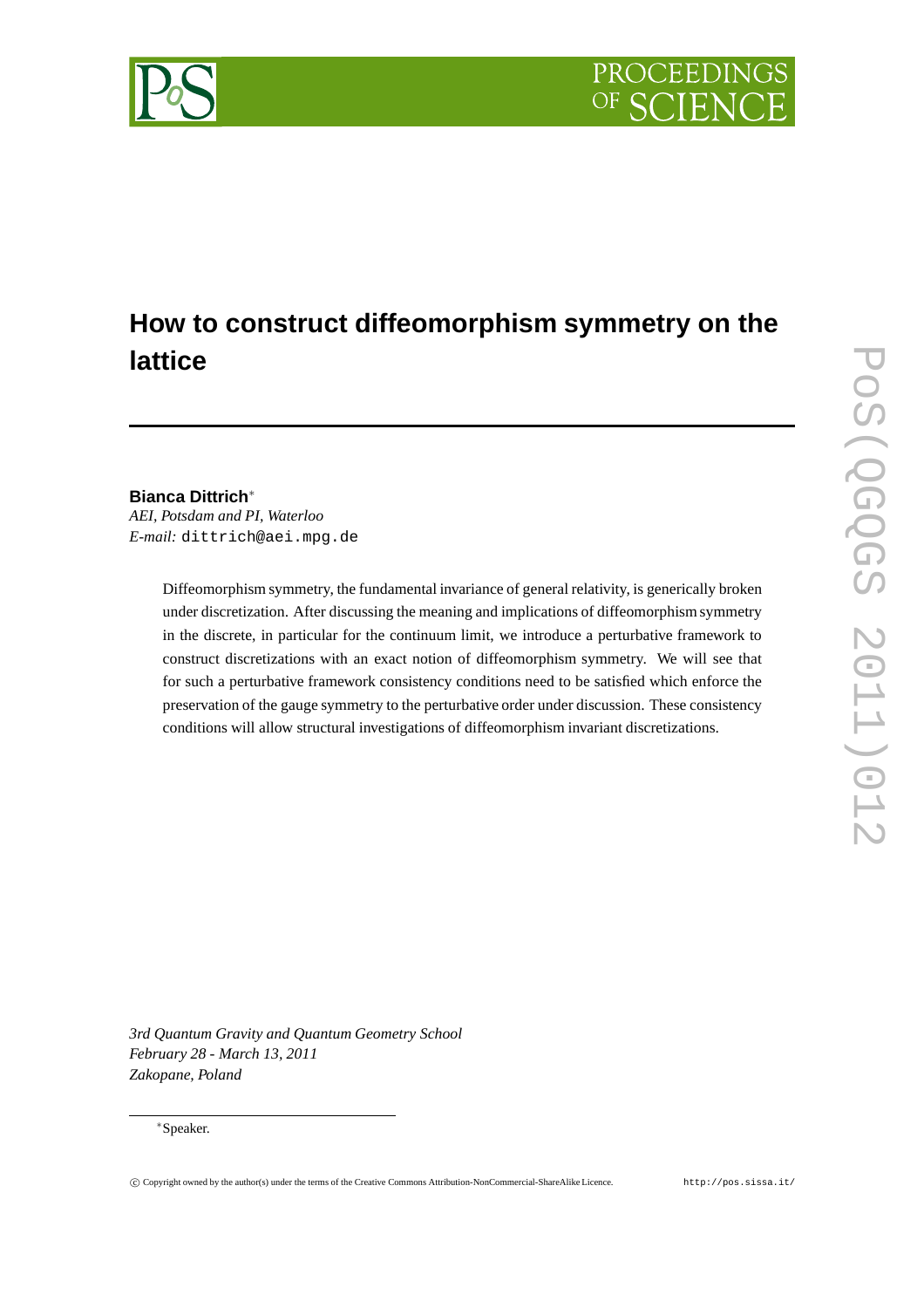#### **1. Introduction and overview**

Lattice discretizations of field theories are a popular method to access non-perturbative quantum physics, for instance very successfully in lattice quantum chromodynamics. Similarly, many approaches to quantum gravity are based on discretizations [1], such as (quantum) Regge calculus [2] or spin foams [3]. There is however, an important difference between the status of discretizations available for Yang Mills theories and for (4D) general relativity. Whereas for the former, discretizations are available that do preserve the Yang Mills gauge symmetry also on the lattice [4] this is not the case for gravity [5, 6], where the gauge symmetry in question is given by diffeomorphism symmetry. The reason is that diffeomorphism symmetry acts on space time itself. If this space time is discretized, we can expect that a diffeomorphism would deform in some way this discretization.

Indeed, there are several examples where diffeomorphism symmetry is realized also for the discretization (this includes 3D gravity [7, 8], reparametrization invariant 1D systems [9, 10] and linearized 4D gravity [11]), both at the classical and quantum level. For all these examples, diffeomorphism symmetry acts by displacing the vertices of the lattice in the space time in which the lattice is embedded. (This kind of diffeomorphism symmetry in the discrete was termed ditt– invariance in [12].) That is this symmetry can change the geometrical distance between the vertices. Here one can already see that such a discrete notion of diffeomorphism symmetry is enormously powerful: a discrete system in which such a symmetry is realized needs to reproduce physics on all length scales, also on the large ones. The exploration of the consequences of such a symmetry has been only recently started, see for instance [13, 10, 12, 14]. In this work we will see that on the one hand it is very complicated (or might not be possible) to construct discretizations with such a symmetry of a given system. We will therefore propose a perturbative approach. On the other hand such a symmetry has a number of important advantages and moreover would solve long standing problems for discretizations, in particular of gravity:

• *Consistent perturbative formalism:* The main body of this paper will discuss how to obtain a consistent perturbative formalism for discretizations, in which a gauge symmetry is broken at a certain order (as is the case for 4D gravity). For instance Regge gravity will not allow a consistent perturbative framework around flat space, if one does not improve the action appropriately. The problem is, that linearized Regge gravity displays the linearized form of diffeomorphism symmetry, i.e. one can identify longitudinal lattice modes, that do not propagate as these are null modes of the Hessian of the action [11, 15]. The higher order interactions will however involve these longitudinal modes. That is at higher order the gauge freedom associated to these modes does get fixed. This happens however in a non-linear fashion. Basically, the perturbation assumption, namely that the solution is analytical in a small parameter  $\varepsilon$  is not valid [6]. This means that for instance the computation of graviton scattering is not possible without changing the given discrete action to have a perturbative consistent form to the required order. As this problem is rooted in having broken symmetries, it will not appear if a discrete notion of diffeomorphism symmetry is exactly realized. On the other hand we will see that the requirement of perturbative consistency might help us to construct discretizations with such a symmetry.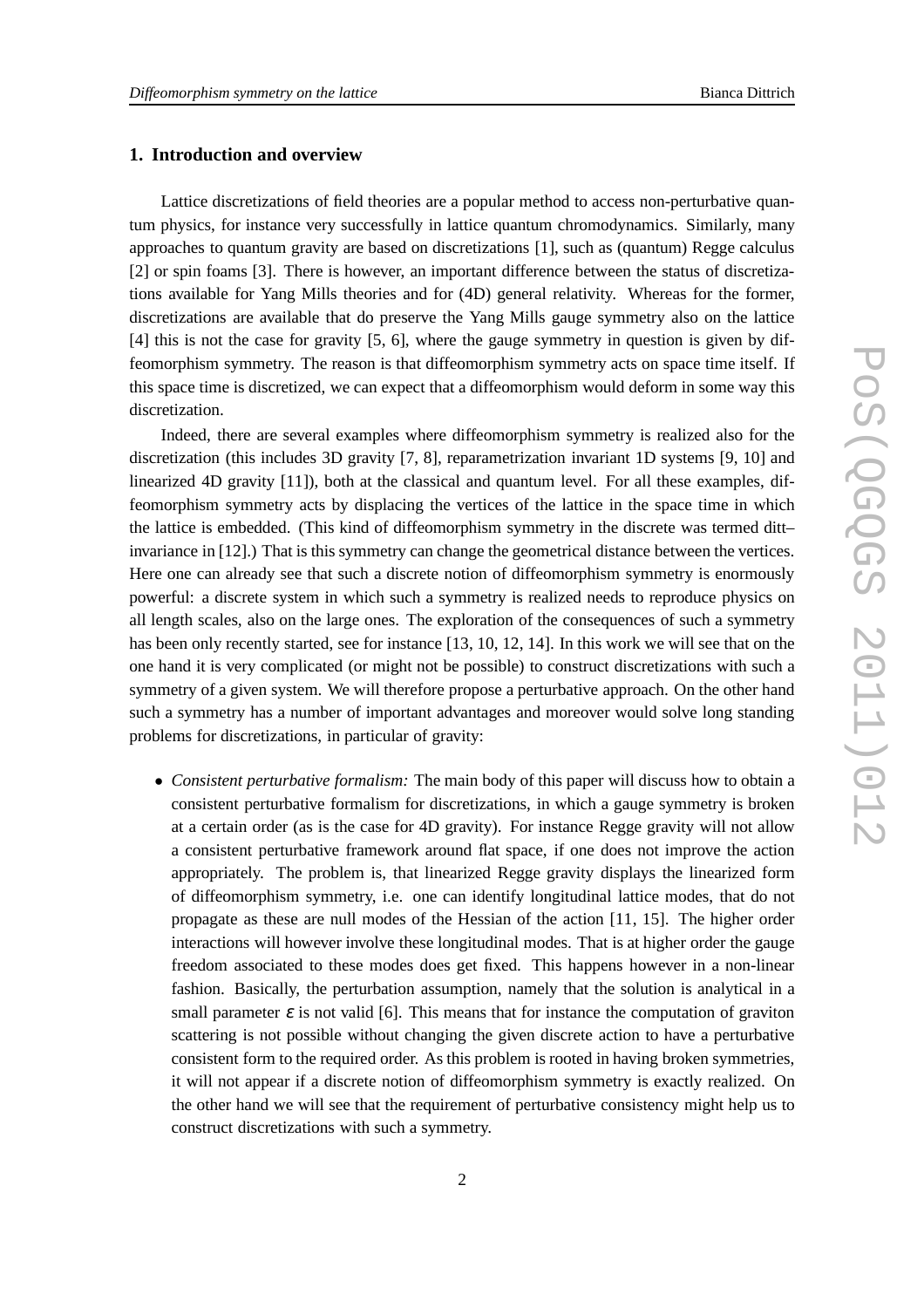• *Canonical formalism with first class constraints:* A long standing problem in discrete gravity is the construction of a consistent canonical formalism. In the continuum the dynamics in the canonical formalism is generated by arbitrary combinations of the Hamiltonian and (spatial) diffeomorphism constraints. The arbitrariness of the coefficients – lapse and shift – reflects the diffeomorphism symmetry of the covariant formalism and indeed the constraints do follow from the diffeomorphism symmetry of the theory. Discretizations (in 4D) break this symmetry. Hence in the discrete, we cannot expect constraints and also not the related gauge freedom of freely choosing lapse and shift. Indeed these get rather fixed to some discrete values in the cases where the symmetries are broken. This also means that time evolution will proceed in discrete steps [16, 14].

This situation is not so much a problem in the classical realm. One can define a canonical formalism that exactly reproduces the solutions of the covariant one [16, 13, 5, 6, 17], together with the exactly preserved and broken symmetries. Recently a canonical formalism has been defined which can handle arbitrary triangulations and the associated issue of changing phase space dimensions during time evolution [17]. It therefore can reproduce for instance all Regge solutions.

One has however to realize that having constraints in the continuum which are not reproduced in the discrete does lead to repercussions. Indeed constraints are just equations of motions, which involve the data of one time slice only. If the associated symmetry is broken by the discretization, this equation of motion will be a proper one, i.e. describing a coupling between time slices, however this coupling will be very weak. These equations are termed pseudo constraints, and can be imagined as describing thickened out constraint hypersurfaces [5]. The problem now is that selecting canonical data 'far away' from this hypersurface will lead to unphysical solutions (not approximating a continuum solution), resulting for instance in complex lapse and shift parameters. Classically one could deal with this problem by staying near this pseudo constraint hypersurface. In quantum theory however it is unclear how to deal with such pseudo constraints. Proper (first class) constraints have to be imposed onto the quantum states, this is however not possible for the pseudo constraints which are not first class, i.e. do not form an algebra. This problem is addressed in the uniform discretization program [18, 14] in which all the (pseudo) constraints are squared and summed to one master constraint [19] thus avoiding inconsistencies due to the constraint algebra. It is however unclear whether in the continuum limit diffeomorphism symmetry can be regained or not (this is related to the question whether the continuum limit can be performed or whether one remains with some 'fundamental discreteness' associated to the failure to fully satisfy the (pseudo) constraints) [20].

Having a canonical formalism with proper constraints which satisfy a first class algebra would completely circumvent this problem. Also one would use the diffeomorphism symmetry represented by the first class algebra to restrict hugely quantization (and discretization) ambiguities, see below. Such a formalism can be constructed from a discrete action which does display exact diffeomorphism invariance. Such actions (for non–topological theories, e.g. 4D gravity) will however be non-local<sup>1</sup> [15]. This needs to be taken into account in the

<sup>&</sup>lt;sup>1</sup>I.e. the couplings are not restricted to nearest neighbors. One can however expect an exponential decay with the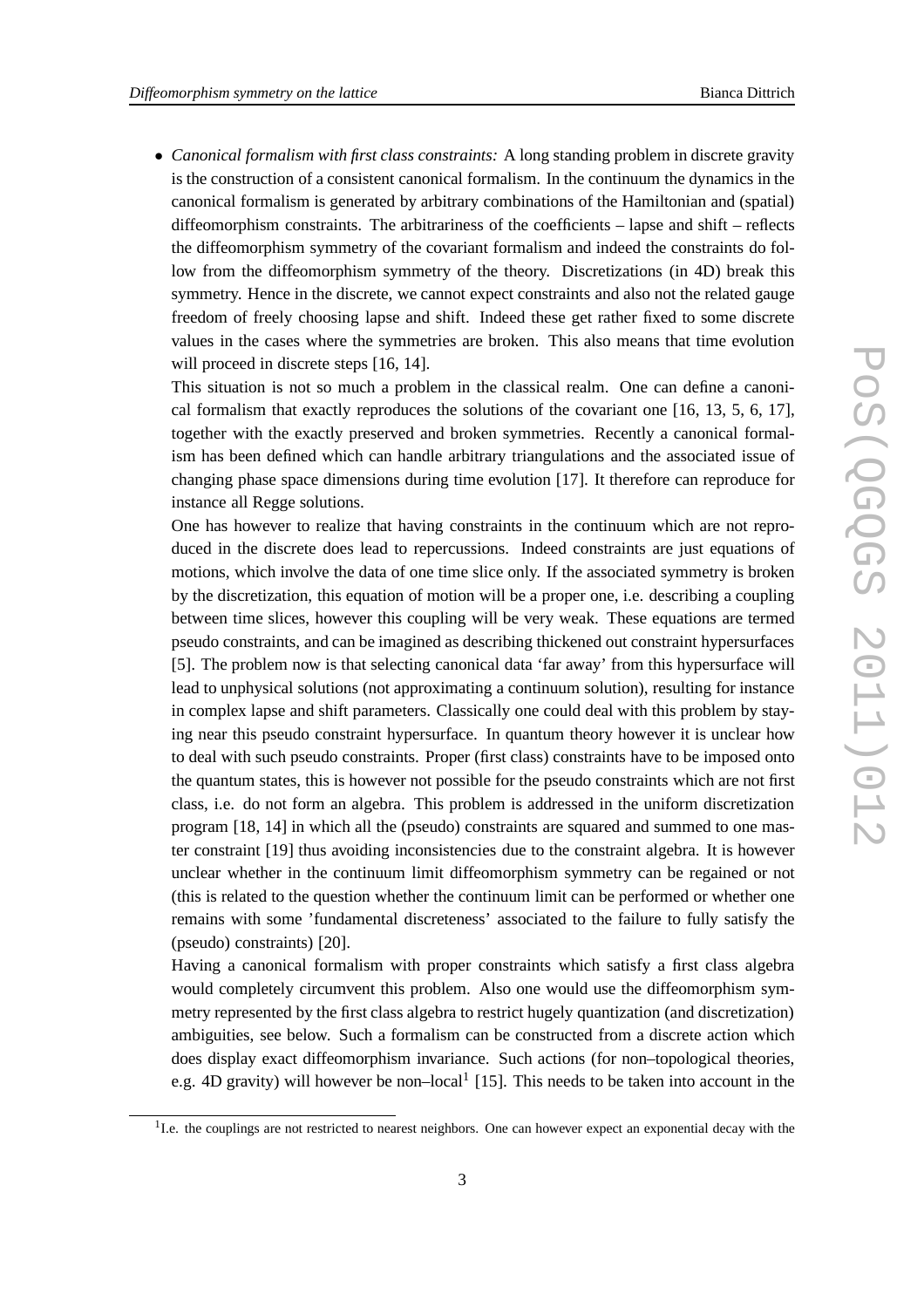formulation of the canonical framework [21].

• *Discretization ambiguities:* Many different discretizations may lead to the same continuum limit. In other words, discretizations come usually with an overwhelming amount of ambiguities. This is not so much a problem if one sees the discretization just as a regularization of a continuum system. However, if one postulates discrete systems as fundamental, as some quantum gravity approaches do, one has to address the question of ambiguities. I.e. exclusion criteria should be formulated so that in the best case a unique theory can be found. Requiring an exact realization of diffeomorphism invariance might provide a unique discretization, even on the quantum level. This has been proven for 1D reparametrization invariant (quantum) systems in [10]. The intuitive reason is the following: If there is a gauge symmetry that allows vertex displacements we can imagine to change the vertices such that there is a region where the effective lattice scale is macroscopic. That is the discretization has actually to reproduce the macroscopic (continuum) physics (without any coarse graining taking place) – all terms in the discrete action are therefore relevant.

Such a requirement can also be used to specify the path integral measure, as is shown in [22] for (linearized) Regge calculus. There one does actually require triangulation independence, which is however deeply related to diffeomorphism symmetry, as we will discuss in the next point.

• *Triangulation independence:* A discretization for which diffeomorphism symmetry is realized should also lead to triangulation independent results. I.e. expectation values or transition amplitudes should not depend on the choice of (bulk) triangulation or lattice. Note that this means that one can go to the most coarse grained triangulation possible. Again, there is a proof for 1D (quantum) systems [10] which also gives an intuition why this should also hold in higher dimensions: If vertices of a triangulation can be displaced without interfering with predictions, we can also move vertices onto each other such that the triangulation is effectively coarse grained.

Examples for triangulation invariant quantum systems are well known from topological field theories, in particular 3D gravity with the Ponzano-Regge [23] and the Tuarev-Viro model [24]. Note however that it is the topological character (i.e. not having propagating degrees of freedom) of these theories that allows to have a triangulation invariant system with a partition function with only local couplings. For interacting theories we have rather to expect non-local terms [25, 15].

• *Continuum or large scale limit:* A discretization is usually adopted to describe the system on very small scales. To re-obtain physics on large scales, or on a continuum manifold as we know it, we have to take the continuum /large scale limit of the system. This can be done, for instance by coarse graining/renormalization, which will give effective actions describing physics on larger and larger scales. However from what has been said in the previous points, such a process is not really necessary for discretizations displaying diffeomorphism invariance. In particular we mentioned in the last point that such a theory should be triangulation

lattice distance [25].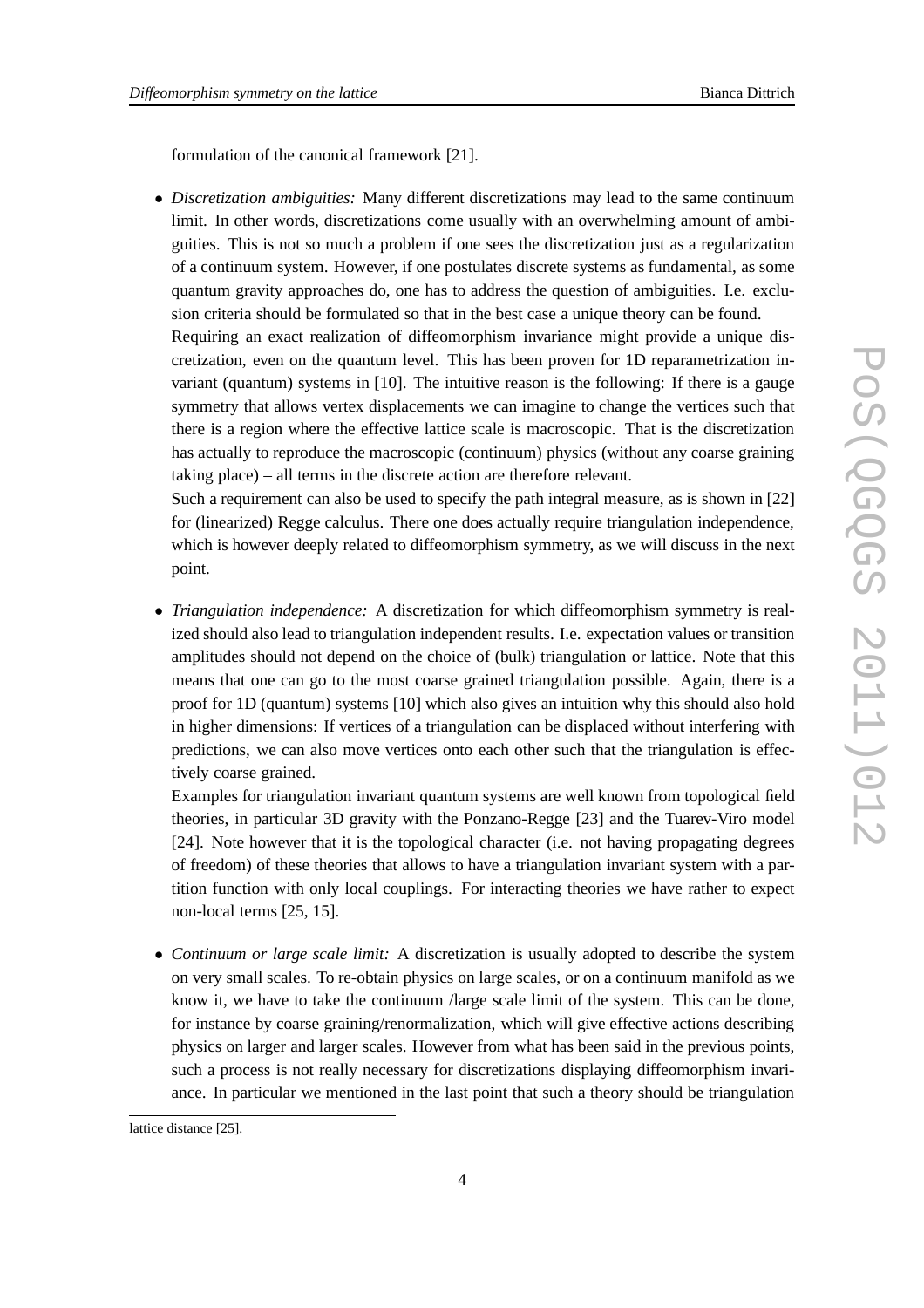independent, which would also include invariance under coarse graining. In other words, we are dealing with a system at a renormalization fixed point, see also the discussion in [12]. As we will see constructing a diffeomorphism invariant discretization already includes the process of taking the continuum limit. In this sense the dichotomy of discretization and continuum symmetry is resolved.

In summary all advantages can be understood from the requirement for the discrete system to reproduce physics on all length scales, which entails that the discrete system already needs to encode continuum physics. Hence all the disadvantages coming with a discretization (in particular ambiguities, discretization dependence and consistency) can be addressed.

On the other hand one needs to construct the discretization such that it can reproduce continuum physics. This requires a certain control over the solution space of the system. Indeed, one way to construct such a perfect discretization, is – turning the last point of our list on its head –by coarse graining and essentially finding the fixed point action [26, 27]. The process can be understood as 'blocking from the continuum' [25], i.e. defining a lattice system which completely mirrors the physics of the continuum. There are a number of works where this approach has been successfully applied [8, 9, 10, 15]. Concerning the question whether diffeomorphism symmetry can be regained in this way, the examples however include only systems where the perfect discretization is still local (i.e. topological systems or 1D). This is understandable due to the problem at hand: coarse graining basically means to solve the dynamics of the system. Therefore a perturbative approach is advisable. In [15] the zeroth order of (free) field theories has been discussed including systems with gauge symmetries such as  $U(1)$  gauge theory and gravity. Here one needs to carefully choose the coarse graining such that the linearized gauge freedom of these systems is preserved.

In this work, using parametrized field theories as an example, we will discuss the challenges of going to higher order. The main point will be that, even before coarse graining, one has to make sure that the discrete action satisfies certain consistency requirements that hugely restrict the possible choices. These consistency requirements enforce the gauge symmetry to hold to the given order. This can of course be understood as an obstacle. On the other hand these conditions might allow the construction of a perfect action without actually going through the coarse graining process completely. Furthermore an investigation of these consistency conditions might give us important information on the possible form of the perfect action, for instance regarding the structure of its non-local couplings. In particular the consistency conditions can be used to restrict possible discretization choices, with the option that there is only one unique solution possible. Thus the consistency conditions allow the explorations of the perfect action without having it explicitly constructed yet. From what has been said before the consistency conditions can be understood as infinitesimal versions for the requirement of triangulation independence of a given discretization or model. Thus these conditions could serve as the starting point for a systematic search for triangulation independent models.

We will discuss the issue of diffeomorphism symmetry in the discrete using as an example discretizations of parametrized (free) field theories, as in this case the split into physical and gauge variables is straightforward. In the next secion 2 we will discuss the general features of such discrete theories and the basics of a perturbative expansion and coarse graining. We will discuss the coarse graining procedure order by order and see that at the first non-linear order consistency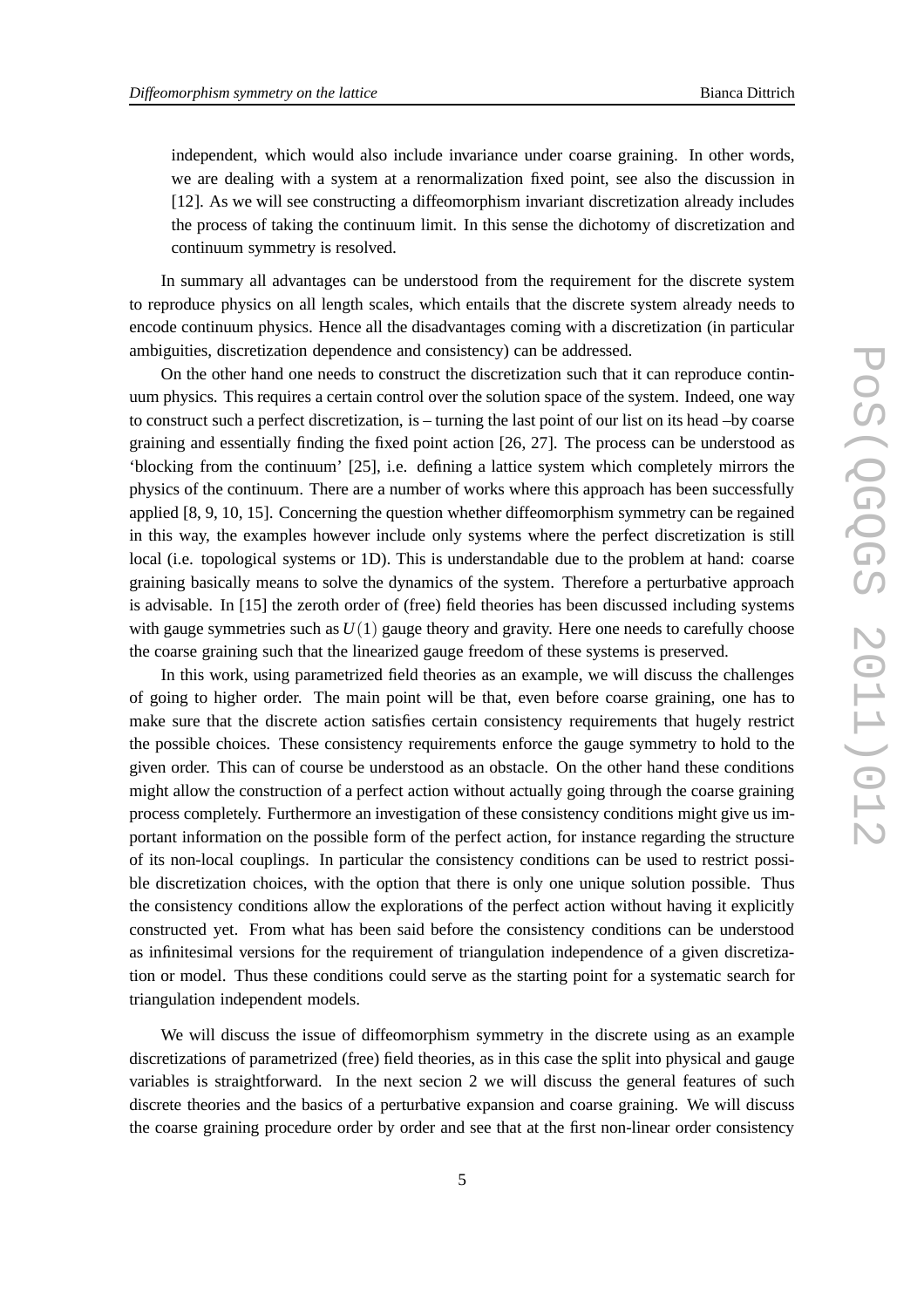conditions arise. These have to be satisfied before coarse graining can be performed. Also the second order will be explicitly discussed as there new types of terms for the coarse grained action arise which do not appear in first order. We will give general formulas for the coarse graining of the different perturbative objects appearing in the expanded action. These results will be applied to the parametrized harmonic oscillator, which can be understood as  $(0+1)$  dimensional parametrized field theory. Here we will see that the consistency conditions may be either violated already at first order or at second order. However a perturbative consistent discretization can be found and the perfect action can be constructed via coarse graining. We will close with a discussion and outlook in section 4.

#### **2. Discretized parametrized fields**

Here we will discuss discretized parametrized (field) theories. That is we assume a (here regular) lattice with vertices labelled by  $x, y, \ldots$  Each of these vertices  $x$  is described by embedding variables  $t_x^a$  into  $\mathbb{R}^d$ , which is equipped with some (Euclidean or Minkowskian) metric. Furthermore we assume a (here scalar) field  $f<sub>x</sub>$  associated to the vertices. The discrete theory is defined by the action

$$
S = \frac{1}{2}S^{xy}(t)f_xf_y \tag{2.1}
$$

where we sum over repeated indices. We assume a quadratic action in the fields as we are dealing with a free field theory. This quadratic form depends on the induced lattice metric, which is reflected in the dependence of  $S^{xy}$  on the embedding variables  $t^a_z$  of the vertices *z*. It is important to note that both kind of variables, the fields  $f_x$  and the embedding variables  $t_x^a$  are treated as dynamical variables, i.e. we have to vary the action with respect to both fields. Changing the embedding variables will change the matrix  $S^{xy}(t)$  defining the quadratic interaction. This matrix includes metric information, i.e. the geometrical distance between the vertices (as the inverse defines the two point function of the theory). That is varying the embedding variables is actually a variation of the geometrical properties of the underlying lattice. If the position of the vertices is fixed by the equation of motions, it happens such that the action (2.1) evaluated on the corresponding solutions for  $f<sub>x</sub>$  is extremal. i.e. such that the dependence of Hamilton's principal function on the embedding variables *t* (now treated as parameters) is vanishing [6]. In a sense the lattice itself (i.e. the vertex positions and therefore the geometric distances between vertices) is determined by the equations of motion for the embedding variables.

The discrete notion of diffeomorphism symmetry we are looking for would result in a gauge freedom for the variables  $t^a_x$ , i.e. independence of Hamilton's principal function from the vertex positions  $t_w^a$ . This entails an independence of physical predictions from the vertex positions and therefore the details of the lattice. Indeed such a feature can already be understood as discretization independence.

Diffeomorphism invariance is realized if given a solution  $f_y^{sol}$  for the variables  $f_y$ 

$$
S^{xy} f_y^{sol} = 0 \tag{2.2}
$$

the equation of motion associated to the  $t_w^a$  are automatically satisfied (for arbitrary values of  $t_w^a$ )

$$
\frac{\partial S^{xy}}{\partial t_w^a} f_x^{sol} f_y^{sol} = 0 \quad . \tag{2.3}
$$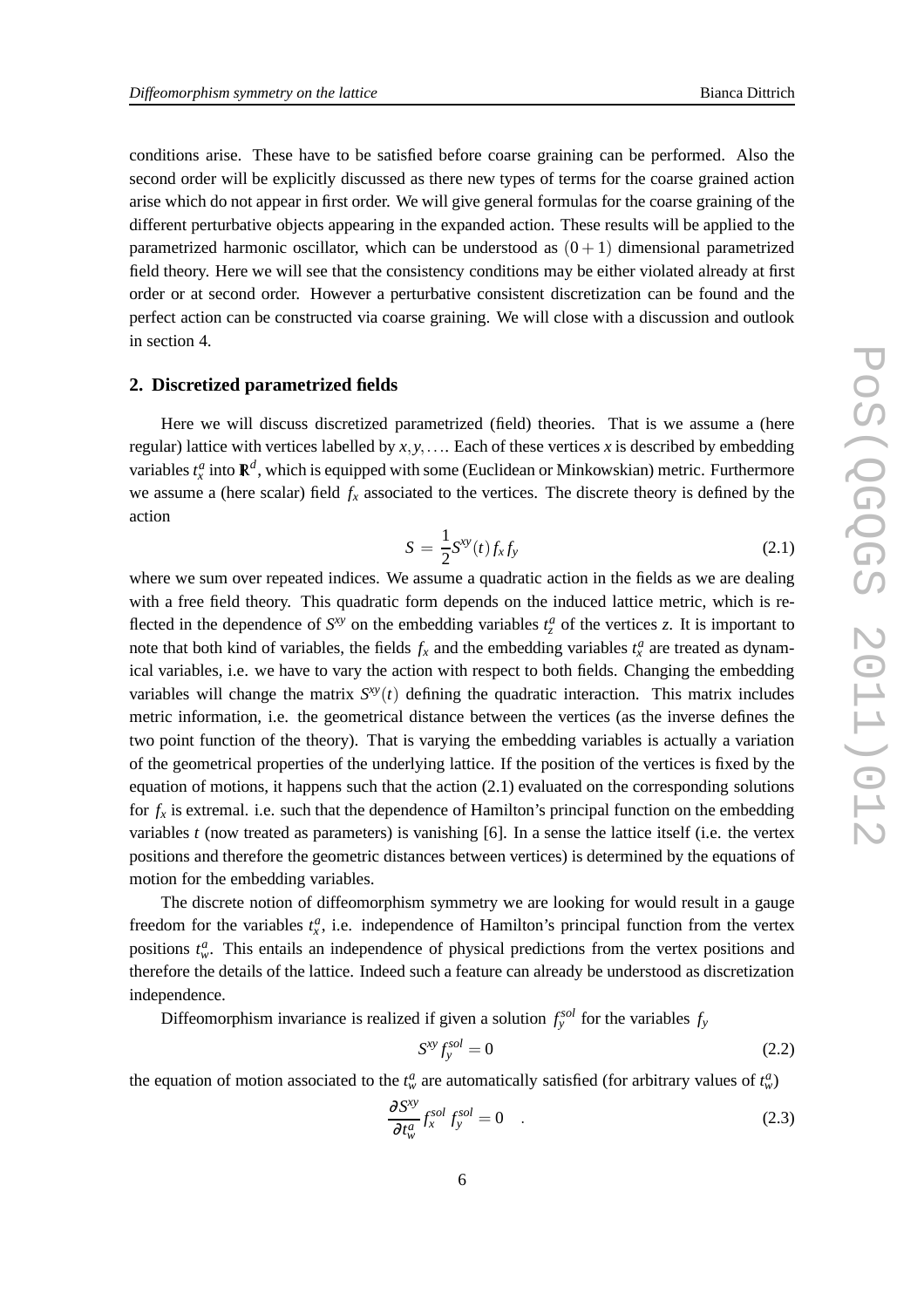Here we basically have the derivative of the Lagrangian with respect to the metric, which defines the energy momentum. Indeed (2.3) can be understood as a discrete conservation equation for the energy momentum [28]. In case diffeomorphism symmetry is exact this conservation will hold for arbitrary vertex position. As one can easily see this is the case if the derivative of *S xy* is of the form

$$
\frac{\partial S^{xy}}{\partial t_w^a} = \gamma_{z,a}^{wx}(t) S^{zy}(t) + \gamma_{z,a}^{wy}(t) S^{zx}(t)
$$
\n(2.4)

for some tensor field  $\gamma_{z,a}^{wy}(t)$ . In case the symmetry is broken, the requirement of energy conservation, i.e. equation (2.3) will fix the vertex positions. Note however that we can linearize this theory around arbitrary vertex positions  $t_w^a$  and the field configurations  $f_x = 0$ . In this case the quadratic order of the action will be just given by the linearized field variables, the perturbations of the embedding variables will not appear. That is for the linearized theory we do have the gauge symmetry, as the linearized embedding variables will remain undetermined. This is analogous to the situation in Regge calculus [11, 29], where linearized diffeomorphism symmetry is realized around the flat solutions (based on arbitrary lattices). In the following we will see that continuing this gauge symmetry to higher order will require consistency conditions which are basically derived from (2.4).

The framework we are discussing here should also be applicable to non-linear theories in particular Regge gravity. There all the variables are of the same form, namely given by the lengths of the lattice edges. That is a division into fields *f* and embedding variables *t* is not obvious. As it is not possible to solve the full theory at once, we will attempt a perturbative approach. Since in Regge calculus all variables are treated on an equal footing, we will attempt the same for parametrized field theory here, and expand both the fields *f* and the embedding variables *t* around a solution. We choose this solution to be the zero energy solution  $f \equiv 0$  and *t* determined by some regular lattice. That is we expand

$$
f = 0 + \varepsilon \phi
$$
  
\n
$$
t^b = n^b + \varepsilon \xi^b
$$
 (2.5)

Here  $n^b$  is a vector in  $\mathbb{Z}^d$ , denoting the regular lattice coordinates. Using this expansion in the action (2.1) we obtain

$$
\varepsilon^{-2}S = \frac{1}{2}\left(M^{xy}\phi_x\phi_y + \varepsilon\,\Gamma_a^{wxy}\xi_w^a\phi_x\phi_y + \varepsilon^2\,\Gamma_{ab}^{wzy}\xi_a^a\xi_b^b\phi_x\phi_y + \ldots\right) \quad . \tag{2.6}
$$

The unusual point in this perturbative expansion is that the variables  $\xi$  do not appear in the quadratic term, but only start to appear in the cubic and higher order terms. This signifies that at lowest, zeroth, order, we will have gauge freedom as the lowest order term of the action does not depend on the variables  $\xi$ . These variables do appear however at higher order and might (and indeed generically) lead to a breaking of gauge invariance. This will lead to severe conditions on the consistency of the perturbative expansion.

The aim here is to improve the discretization, i.e. the discrete action, towards better displaying the dynamics of the continuum theory. As in the continuum theory the (reparametrization) gauge symmetry is not broken, we might hope that in this way we obtain a discrete theory, in which this will be also the case.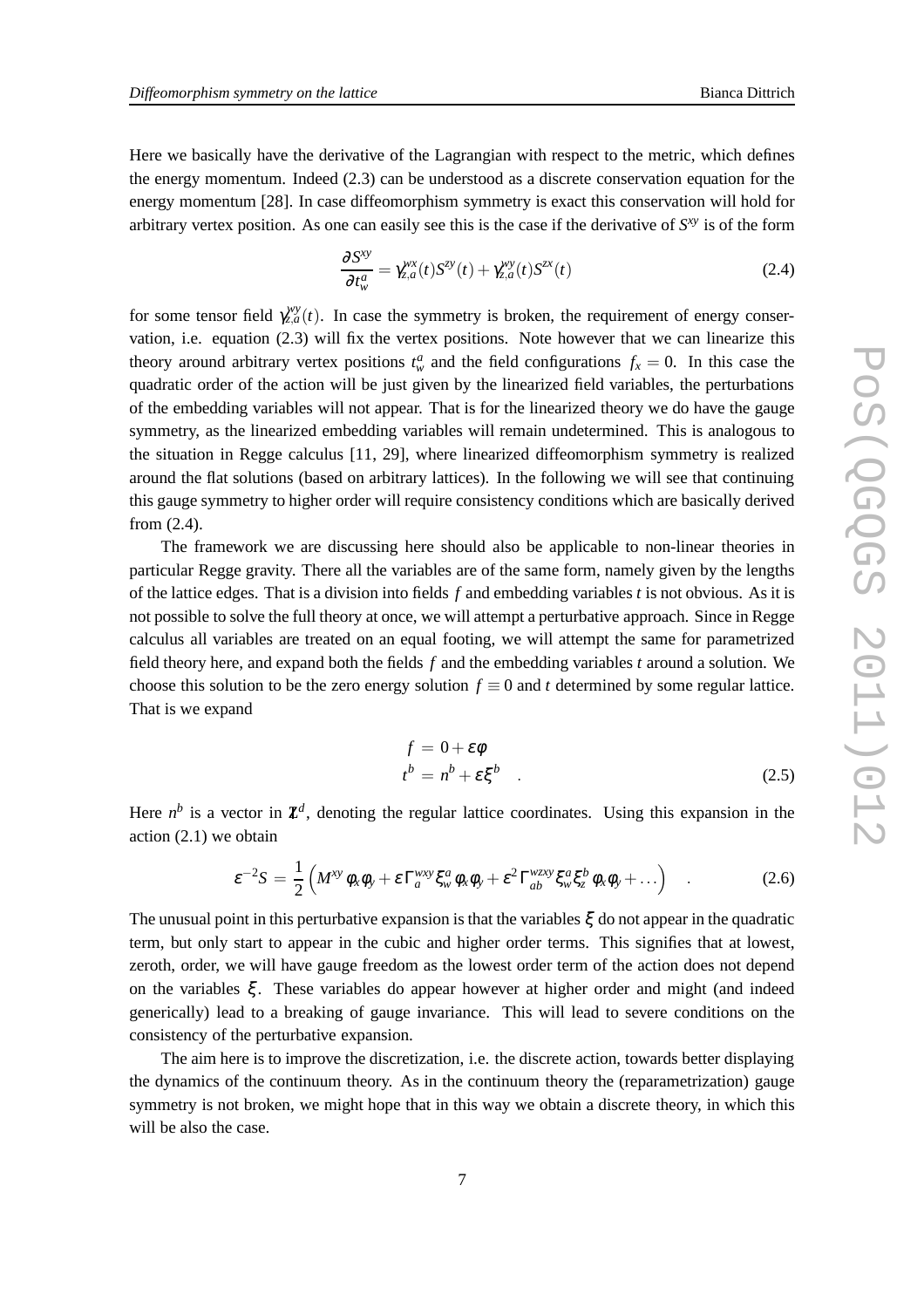How can we obtain such an improvement? Here we will follow a renormalization/ coarse graining approach, i.e. we construct a family of (effective) actions on a given 'coarse' lattice, that can be obtained by integrating out fine degrees of freedom from theories living on very fine lattices. These effective actions therefore display the dynamics defined on the finer lattice, and in an infinite refinement lattice, continuum dynamics.

To this end we have to integrate out the fine grained degrees of freedom, i.e. solve the equations of motion on the fine lattice. This has to be done under the condition that the 'microscopic' fields give under coarse graining the 'macroscopic fields', which live on the coarse lattice. The solutions, that now depend on the coarse lattice, have to be re–inserted into the fine lattice action, which will result in an effective action depending on the macroscopic fields.

This assumes a definition of coarse graining. Here (and also because of geometric considerations) we follow the simplest choice, equivalent to a decimation procedure. That is the coarse grained fields on the coarse lattice site *X* have (modulo a common factor) to coincide with the fine field at the lattice site  $x = LX$  where *L* denotes the lengths of a coarse graining block, that is <sup>2</sup>

$$
0 = \Phi_X - \phi_{LX} \tag{2.7}
$$

$$
0 = \Xi_X - \xi_{LX} \quad . \tag{2.8}
$$

We will take care of these conditions by adding a Lagrange multiplier term

$$
\lambda^X \left( \Phi_X - \delta_{LX}^x \phi_x \right) + \alpha_a^X \left( \Xi_X^a - \delta_{LX}^x \xi_x^a \right) \tag{2.9}
$$

thus introducing as further fields the Lagrange multipliers  $\lambda^X$  and  $\alpha^X_a$ .

This finally defines the complete dynamical problem we have to consider. The equations of motion are obtained by varying the action (including Lagrange multiplier terms) with respect to the fields  $\phi$ ,  $\xi$ ,  $\lambda$ ,  $\alpha$  and are given by

$$
0 = M^{xy} \phi_y + \varepsilon \Gamma_a^{wxy} \xi_a^w \phi_y + \varepsilon^2 \Gamma_{ab}^{wzy} \xi_a^w \xi_b^z \phi_y - \lambda^X \delta_{LX}^x + \dots \qquad (2.10)
$$

$$
0 = \frac{1}{2} \varepsilon \Gamma_a^{wxy} \phi_x \phi_y + \varepsilon^2 \Gamma_{ab}^{wzy} \xi_z^b \phi_x \phi_y - \alpha_a^W \delta_{LW}^w + \dots \qquad (2.11)
$$

$$
0 = \bar{\Phi}_X - \phi_{LX} \tag{2.12}
$$

$$
0 = \Xi_X - \xi_{LX} \quad . \tag{2.13}
$$

where the dots signify higher order terms in  $\varepsilon$ . As the equations of motions come naturally in orders of  $\varepsilon$  we will make a perturbative ansatz for the solutions

$$
\begin{aligned}\n\phi_x &= {}^0\phi_x + \varepsilon {}^1\phi_x + \dots \\
\xi_x &= {}^0\xi_x + \varepsilon {}^1\xi_x + \dots \\
\lambda_X &= {}^0\lambda_X + \varepsilon {}^1\lambda_X + \dots \\
\alpha_X^a &= {}^0\alpha_X^a + \varepsilon {}^1\alpha_X^a + \dots\n\end{aligned} \tag{2.14}
$$

(Here we will not expand the coarse grained fields  $\Phi$  and  $\Xi$ , which are just parameters in the equations of motion. An expansion would just lead to more terms in the improved action which are

 $2$ We could include a global scaling of the coarse grained variables, this global scaling can however easily inserted into the improved action terms at the end of the calculation.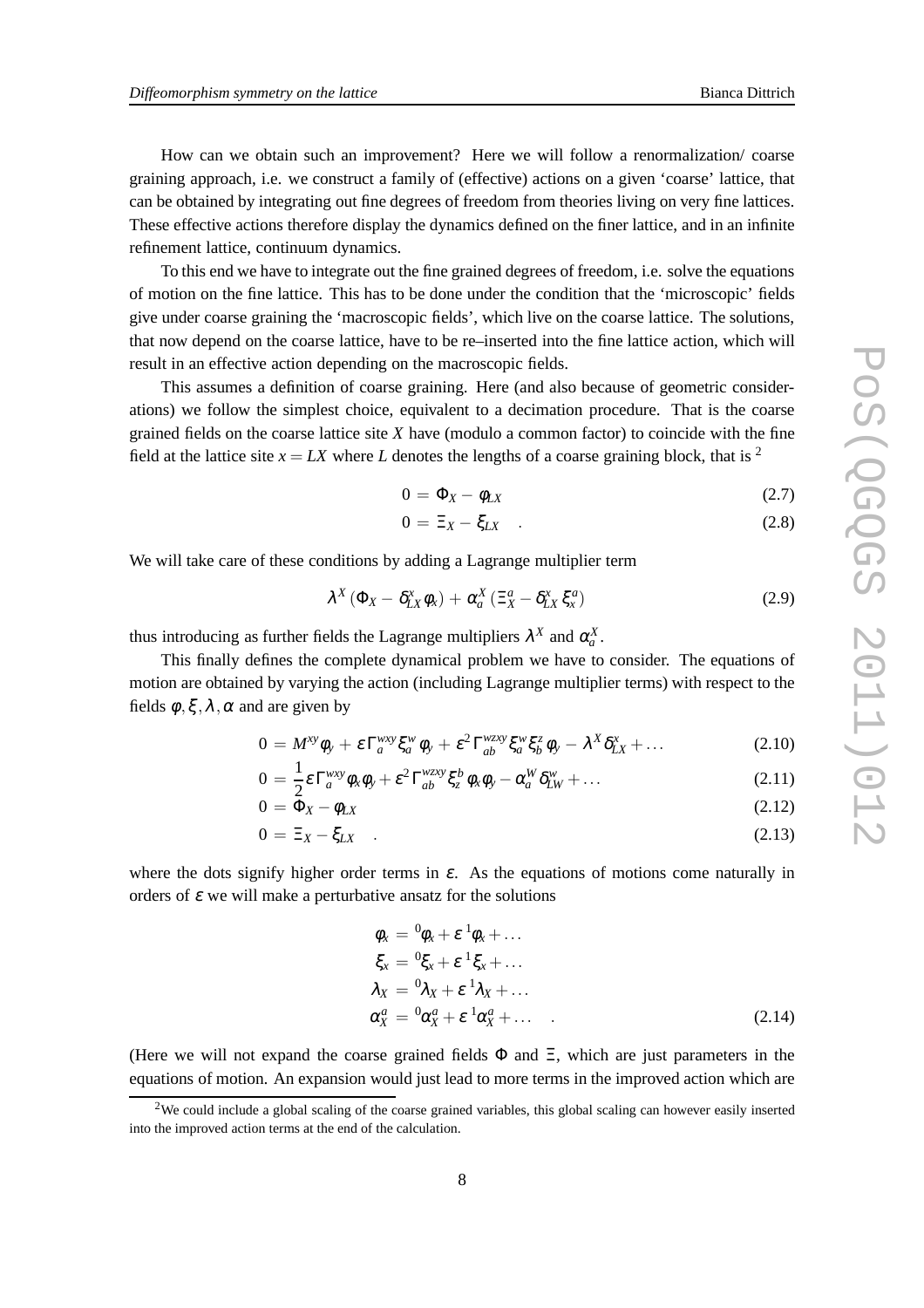however determined by the lower order terms, i.e. by expanding  $\Phi$  and  $\Xi$  in the improved action). Note that behind this perturbative ansatz there is an assumption, namely that the solutions can be actually expanded into a power series in  $\varepsilon$ . We will see that this is generically not the case for an action of the form (2.6).

#### **2.1 Zeroth order improvement**

Let us start with the zeroth order equation of motion whose solution will lead to the lowest order correction for the improved action.

The zeroth order terms of the equations of motions  $(2.10)$ – $(2.13)$  are given by

$$
0 = M^{xy} \phi_y - {}^0\lambda^X \delta^x_{LX}
$$
 (2.15)

$$
0 = -{}^{0}\alpha_{a}^{W}\delta_{LW}^{w} \tag{2.16}
$$

$$
0 = \Phi_X - {}^0\phi_{LX} \tag{2.17}
$$

$$
0 = \Xi_X - {}^0\sharp_{LX} \quad . \tag{2.18}
$$

Hence the  ${}^0 \xi_x$  with  $x \neq LX$  remain undetermined. Furthermore we have  ${}^0 \alpha_a^W = 0$  which leaves as with the coupled equations (2.15,2.17). Assuming invertibility of *Mxy* we can solve (2.15) for the fields  ${}^{0}\phi_x$  and use this solution in (2.17) to determine the Lagrange multipliers  ${}^{0}\lambda^X$  as functions of the coarse fields Φ. That is

$$
{}^{0}\phi_{x} = (M^{-1})_{xy} \delta_{LY}^{y} {}^{0}\lambda^{Y}
$$
 (2.19)

$$
{}^{0}\lambda^{X} = \mathscr{M}^{XY} \Phi_{Y}
$$
 (2.20)

where  $\mathcal{M}^{XY}$  is the inverse matrix to  $(\mathcal{M}^{-1})_{XY} := (M^{-1})_{LX LY}$ , which we also assume to be invertible. In this way we can write the solution as

$$
{}^{0}\phi_{x} = (M^{-1})_{x(LX)} \mathscr{M}^{XY} \Phi_{Y} =: P_{x}^{Y} \Phi_{Y} \quad . \tag{2.21}
$$

The map  $P_x^Y := (M^{-1})_{x(LX)}$  *M*<sup>XY</sup> provides us with the fine grained (zeroth order) solution for a given coarse grained configuration Φ*<sup>Y</sup>* . As we will see it will also appear for the coarse graining of the higher order terms.

These solutions (2.21) have to be inserted into the lowest order term of the action to obtain the effective action <sup>0</sup>S', i.e. (we rescale by  $\varepsilon^{-2}$ )

$$
{}^{0}S' := \frac{1}{2} M^{xy} {}^{0}\phi_{x} {}^{0}\phi_{y}
$$
  
\n
$$
{}^{(2.17,2.19)} \frac{1}{2} \Phi_{X} {}^{0}\lambda^{X}
$$
  
\n
$$
= \frac{1}{(2.20)} \frac{1}{2} \mathscr{M}^{XY} \Phi_{X} \Phi_{Y} =: \frac{1}{2} (M')^{XY} \Phi_{X} \Phi_{Y}
$$
  
\n(2.22)

This is the improved action to zeroth order. Note that the improved quadratic form can be written as  $(M')^{XY} = \mathcal{M}^{XY} = P_x^X M^{xy} P_y^Y$ .

We will assume that the refinement limit of (2.22) exist and will call the result the zeroth order perfect action.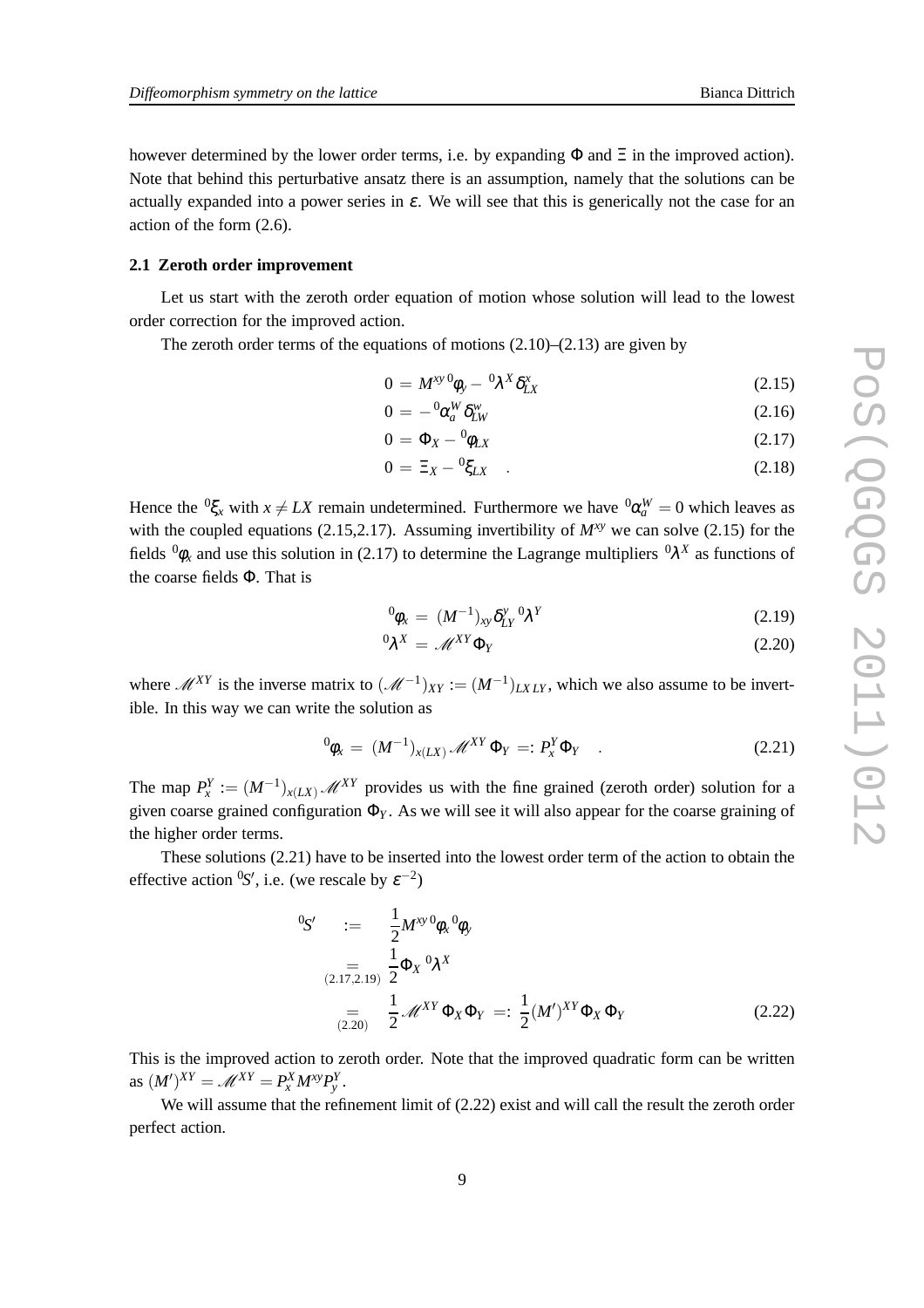#### **2.2 First order improvement**

We can now move on to the discussion of the next order. Two remarks are in order. Firstly we might use in the expanded action (2.6) the zeroth order perfect action, i.e. replace  $M_{xy}$  by  $M'_{xy}$ there. In the following we will just denote both cases by  $M_{xy}$ . Secondly we will see that the first order improvement of the action does not strictly need the solutions of the first order equations of motion: to determine the first order term of the improved action insert the ansatz (2.14) into the action (2.6) and keep only terms up to first order in  $\varepsilon$ . Note that there are two types of terms in the first order improved action: The first type is of the form

$$
\frac{\delta S}{\delta v}\Big|_{v=0_v} \cdot {}^{1}_v \tag{2.23}
$$

for the variables  $v = \phi, \xi, \lambda, \alpha$ . All these terms vanish, as <sup>0</sup>*v* satisfy the equations of motion for the zeroth order action and hence the first factor in (2.23) is zero. The second type of terms comes from the  $\varepsilon^1$  term in the action (2.6) which gives for the first order correction of the improved action

$$
{}^{1}S' = \frac{1}{2} \Gamma_{a}^{wxy} {}^{0} \xi_{w} {}^{0} \phi_{x} {}^{0} \phi_{y} . \qquad (2.24)
$$

Here the zeroth order variables  ${}^{0}\xi_{w}^{a}$  appear, which remained however undetermined for  $w \neq LW$ . We should therefore check the first order equations of motions

$$
0 = M^{xy} \, \mathbf{1}_{\phi_y} + \Gamma_a^{wxy} \, \mathbf{0}_{\mathbf{S}_w}^{\alpha} \, \mathbf{0}_{\phi_y} - \mathbf{1}_{\lambda}^X \, \mathbf{0}_{\mathbf{L}X}^{\alpha} \tag{2.25}
$$

$$
0 = \frac{1}{2} \Gamma_a^{wxy} \phi_x \phi_y - \alpha_a^W \delta_{LW}^w \tag{2.26}
$$

$$
0 = {}^{1}\phi_{LX} \tag{2.27}
$$

$$
0 = {}^{1}\xi_{LX} \quad . \tag{2.28}
$$

Equations (2.25) and (2.27) can be solved similarly to the zeroth order equation and with the same assumptions, i.e. that  $M^{xy}$  and furthermore  $(M^{-1})_{XY} := (M^{-1})_{LXLY}$  can be inverted:

$$
{}^{1}\phi_{z} = -\left[ (M^{-1})_{zv} - (M^{-1})_{z(LX)} \mathscr{M}^{XY}(M^{-1})_{(LY)v} \right] \Gamma_{a}^{wvy} {}^{0}\xi_{w}^{a} \phi_{y} \quad . \tag{2.29}
$$

Equation (2.26) for  $w \neq W$  is rather a consistency condition<sup>3</sup> as only the fields  ${}^{0}\phi_x$  appear, which are already determined by the zeroth order equation. Hence we have to see this equation as a condition on the discretization, namely on  $\Gamma_a^{wxy}$  and  $M^{xy}$ . Here we mention  $M^{xy}$  as it determines the zero order solutions that appear in the conditions (2.26).

Also the condition (2.26) ensures that the improved first order action does not depend on the choice of the undetermined variables  ${}^{0}\xi_{w}^{a}$  for  $w \neq LW$ , as it can now be written as

$$
{}^{1}S' = \Xi_W^{a} {}^{1} \alpha_a^W \quad . \tag{2.30}
$$

Furthermore as (2.26) has to hold we can assume that  $\Gamma$  has the following form

$$
\Gamma_a^{wxy} = \gamma_{a,z}^{wx} M^{zy} + \gamma_{a,z}^{wy} M^{zx} \quad . \tag{2.31}
$$

<sup>&</sup>lt;sup>3</sup>This condition can be interpreted as energy momentum conservation.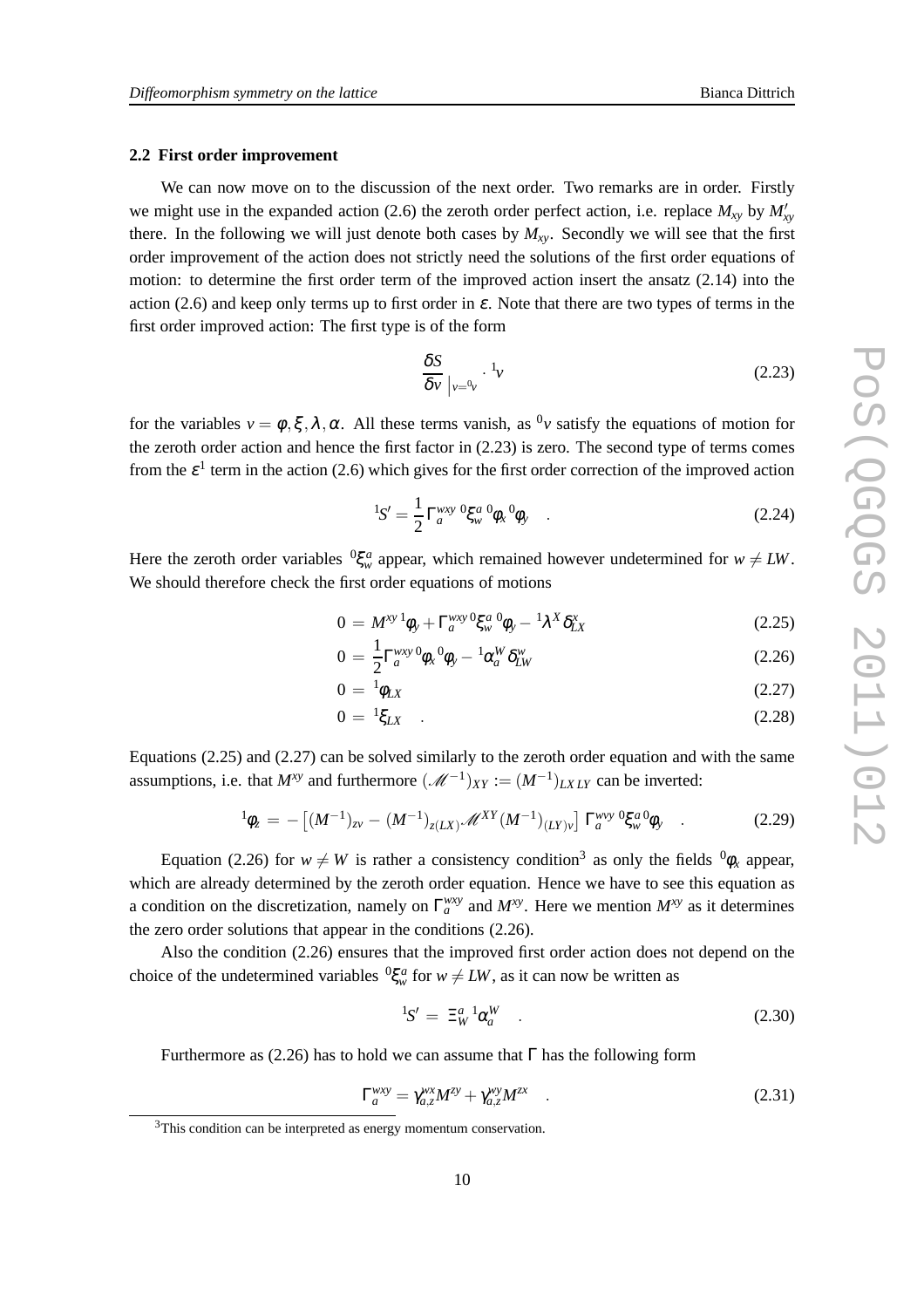If we consider the case of not having any coarse graining conditions at all, i.e.  $L = \infty$ , the first order correction would be given  $as<sup>4</sup>$ 

$$
{}^{1}\phi_{z} = -\gamma_{a,z}^{wy} \, {}^{0}\xi_{w}{}^{a} \phi_{y} \quad . \tag{2.32}
$$

Requiring locality of the gauge action, that is a displacement of a vertex *w* should only affect the field at the vertex  $w$  we can conclude that  $\gamma$  has to be of the form

$$
\gamma_{a,z}^{wx} = \delta_z^w \beta_a^{wx} \qquad \text{so that} \qquad \Gamma_a^{wxy} = \beta_a^{wx} M^{wy} + M^{wx} \beta_a^{wy} \qquad . \tag{2.33}
$$

Note that we now may have indices appearing twice in upper positions, which we do not sum over. This form of  $\Gamma$  ensures that the consistency conditions (2.41) are satisfied for  $w \neq LW$ .

Using the zeroth order solutions

$$
{}^{0}\phi_{x} = (M^{-1})_{xy} \, \delta_{LX}^{y} \, \mathscr{M}^{XY} \, \Phi_{Y} = P_{x}^{Y} \, \Phi_{Y} \tag{2.34}
$$

in (2.24) we can write the coarse grained action as

$$
{}^{1}S' = \frac{1}{2} \Xi_{W}^{a} \left( \beta_{a}^{(LW)x} P_{x}^{X} \mathcal{M}^{WY} + \mathcal{M}^{WX} \beta_{a}^{(LW)y} P_{y}^{Y} \right) \Phi_{X} \Phi_{Y}
$$
  

$$
=: \frac{1}{2} \Xi_{W}^{a} \left( (\beta')_{a}^{WX} (M')^{WY} + (M')^{WX} (\beta')_{a}^{WY} \right) \Phi_{X} \Phi_{Y}
$$
(2.35)

This form of the improved  $\Gamma'$  automatically ensures its consistency with respect to  $M'$ . In summary, to find the coarse grained first order part of the action we have to construct

$$
(\beta')_a^{WX} = \beta_a^{(LW)x} P_x^X = \beta_a^{(LW)x} (M^{-1})_{x(LY)} \mathscr{M}^{YX} \quad . \tag{2.36}
$$

Note that compared to the second order tensor  $\Gamma_a^{wxy}$  we started originally with the improved tensor might undergo two kinds of modifications. The first one might arise if we have to change  $\Gamma$  such that the consistency conditions are satisfied (and the continuum limit still agrees with the continuum theory). The second modification is due to the actual coarse graining.

Furthermore if we require that the  $\Gamma$  is of a consistent form and actually comes from the derivative of the action  $S^{xy}(t)$  we will obtain rather strong conditions on  $S^{xy}(t)$ . Later–on we will discuss this issue for the 1D example.

#### **2.3 Second order improvement**

For the same reason for which we did not need the first order solutions to obtain the first order improvement of the action we will not need the second order solutions to obtain the second order improvement.

We will however need to consider the first order solutions and also have to check whether in the second order equations of motion consistency conditions arise. Again we might assume that the lower order tensors  $M^{xy}$  and  $\Gamma_a^{wxy}$  are the ones coming from a perfect discretization.

<sup>&</sup>lt;sup>4</sup>The higher order solutions can be given only modulo solutions  ${}^0\phi_x$  satisfying  $M^{wx}{}^0\phi_x = 0$ . We assume that these terms can be put to zero by requiring appropriate boundary conditions.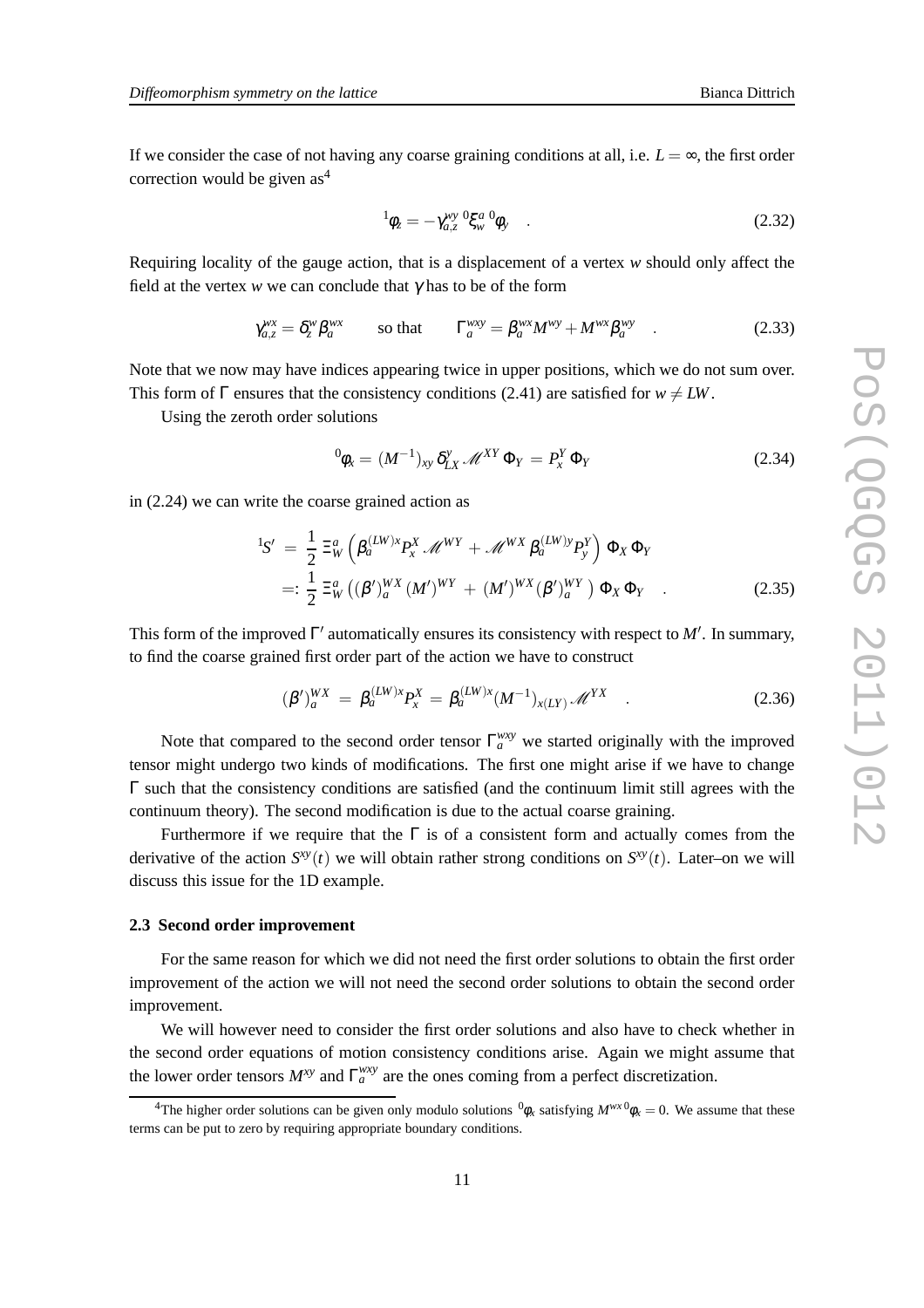The second order terms of the improved action are given by

$$
{}^{2}S' = \frac{1}{2} \left( M^{xy} {}^{1} \phi_{x} {}^{1} \phi_{y} + \Gamma^{wxy} {}^{0} \xi_{w}^{a} ({}^{0} \phi_{x} {}^{1} \phi_{y} + {}^{1} \phi_{x} {}^{0} \phi_{y}) + \right.
$$
  

$$
{}_{a}^{wxy} {}^{1} \xi_{w}^{a} {}^{0} \phi_{z} {}^{0} \phi_{y} + \Gamma^{wzy} {}^{0} \xi_{w}^{a} {}^{0} \xi_{z}^{b} {}^{0} \phi_{x} {}^{0} \phi_{y})
$$

$$
= \frac{1}{2} \left( M^{xy} {}^{1} \phi_{x} {}^{1} \phi_{y} + \Gamma^{wxy} {}^{0} \xi_{w}^{a} ({}^{0} \phi_{x} {}^{1} \phi_{y} + {}^{1} \phi_{x} {}^{0} \phi_{y}) + \Gamma^{wzy} {}^{0} \xi_{w}^{a} {}^{0} \xi_{z}^{b} {}^{0} \phi_{x} {}^{0} \phi_{y} \right) . \tag{2.37}
$$

The first summand in the second line, which appears to depend on  ${}^{1}\xi_{w}^{a}$ , does actually vanish due to the consistency conditions (2.26) and the equations (2.28) which require  ${}^{1}\xi_{LW}^{a} = 0$ . There is still the potential dependence on the variables  ${}^{0}\xi_{w}^{a}$ , which appear in (2.37), but which have not been determined so far by the zeroth and second order equations of motion. Note that also the solutions  $\phi_x$  depend on the variables  $\phi_{\xi_w}^2$ , see the equations (2.29).

Let us therefore investigate the second order part of the equations of motion (2.10)–(2.13)

$$
0 = M^{xy} \, {}^2\phi_y + \Gamma_a^{wxy} \left( {}^1\xi_w^{a} \phi_y + {}^0\xi_w^{a} \phi_y \right) + \Gamma_{ab}^{wzxy} \, {}^0\xi_w^{a} {}^0\xi_z^{b} \, {}^0\phi_y - {}^2\lambda^X \delta_{LX}^x \tag{2.38}
$$

$$
0 = \frac{1}{2} \Gamma_a^{wxy} \left( {}^0\phi_x {}^1\phi_y + {}^1\phi_x {}^0\phi_y \right) + {}^0\xi_z^b \Gamma_{ab}^{wzxy} {}^0\phi_x {}^0\phi_y - {}^2\alpha_a^W \delta_{LW}^w \tag{2.39}
$$

$$
0 = \sqrt[2]{\theta_{LX}} \tag{2.40}
$$

$$
0 = {}^{2}\xi_{LX} \quad . \tag{2.41}
$$

Again equations (2.39) for  $w \neq LW$  contain only variables of zeroth and first order. The embedding variables  ${}^{0}\xi_{w}^{a}$  only appear in zeroth order. If we want to have gauge freedom with respect to these variables, we have to make sure that these consistency conditions are satisfied for arbitrary choices of  ${}^0\xi_w^a$ . Alternatively one can try to find solutions, which fix  ${}^0\xi_w^a$  and coarse grain in this way. The hope however is that the resulting perfect action allows for full gauge freedom. To first find a discretization allowing for this gauge freedom to the order in question seems to be less cumbersome. This will also give the conditions that a discrete action has to satisfy, in order to display gauge freedom to second order.

We have to make some ansatz for the form of the tensor  $\Gamma_{ab}^{wxy}$ . Here we use that it should arise as the second derivative of  $S^{xy}(t_w^a)$  with respect to the embedding variables *t*. We know that the first order derivative (evaluated on some background) has the form (2.33). Another derivative acting on  $M^{xy} = S^{xy}$  will produce a term of the same form. We therefore require

$$
\Gamma_{ab}^{wzyy} = \frac{1}{2} \left( \beta_a^{wy} M^{zw} \beta_b^{zx} + \beta_a^{wx} M^{zw} \beta_b^{zy} \right) + \frac{1}{2} \left( \beta_a^{wy} M^{zx} \beta_b^{zw} + \beta_a^{wx} M^{zy} \beta_b^{zw} \right) + \frac{1}{2} \left( \beta_a^{zy} M^{wx} \beta_b^{wz} + \beta_a^{zx} M^{wy} \beta_b^{wz} \right) + \frac{1}{2} \left( M^{wx} \gamma_{ab}^{wzy} + \gamma_{ab}^{wzx} M^{wy} \right) + \frac{1}{2} \left( M^{zx} \gamma_{ab}^{zwy} + \gamma_{ab}^{zwx} M^{zy} \right) + \frac{1}{2} \left( M^{wx} M^{zy} \eta_{ab}^{wz} + M^{zx} M^{wy} \eta_{ab}^{zw} \right) .
$$
\n(2.42)

Here the terms in the first two lines arise through the derivative acting on the factor *M* in  $\Gamma$  =  $\beta M + M\beta$ . The other terms should be given by derivatives of  $\beta$ , with the terms in the third line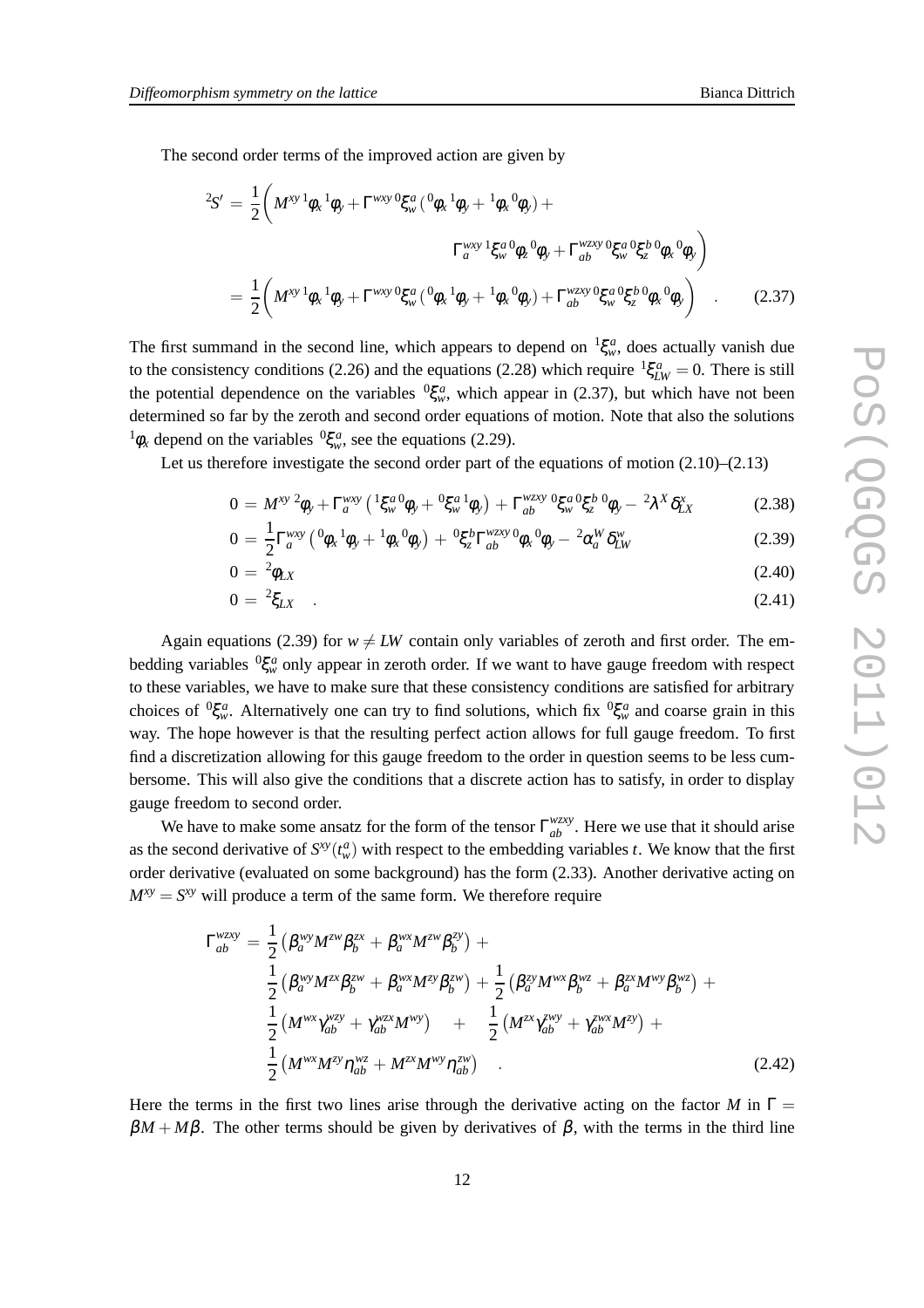suggested by the symmetry of second derivatives. In the last line we just isolated<sup>5</sup> terms, which might have two factors of M, from the terms in the fourth and fifth line. Note that this form of  $\Gamma_{ab}^{wxy}$ *ab* does not constitute a further requirement once we assume that the first order condition (2.33) holds for arbitrary background variables  $t_w^a$  that is

$$
\frac{\partial S^{xy}(t)}{t_w^a} = S^{wx}(t)\beta_a^{wy}(t) + \beta_a^{wx}(t)S^{wy}(t) \quad . \tag{2.43}
$$

Consider the second order solutions  ${}^2\phi_x$  to (2.38) without coarse graining conditions, i.e. for  $L \neq \infty$ ,

$$
{}^{2}\phi_{x} = -\delta_{x}^{w} \beta_{a}^{w} {}^{1}\xi_{w}^{a} \phi_{y} - \delta_{x}^{w} \gamma_{ab}^{wzy} {}^{0}\xi_{w}^{a} {}^{0}\xi_{z}^{b} \phi_{y} \quad . \tag{2.44}
$$

Requiring again locality of the gauge action, namely that displacing a vertex at  $z \neq w$  should not affect the field at *w*, we can conclude that

$$
\gamma_{ab}^{wzy} = \delta^{wz} \kappa_{ab}^{wy} \quad . \tag{2.45}
$$

It will turn out that the form (2.42) ensures that the consistency conditions (2.39) are satisfied for  $w \neq LW$  and arbitrary values for  ${}^0\xi_z^b$ . Furthermore the solutions  ${}^2\alpha_a^W$  will not depend on  ${}^0\xi_z^b$ with  $z \neq LZ$ . Indeed a straightforward calculation gives

$$
\frac{1}{2} \Gamma_{a}^{wxy} \left( {}^{0}\phi_{x} {}^{1}\phi_{y} + {}^{1}\phi_{x} {}^{0}\phi_{y} \right) + {}^{0}\xi_{z}^{b} \Gamma_{ab}^{wzy} {}^{0}\phi_{x} {}^{0}\phi_{y} =
$$
\n
$$
\delta_{LW}^{w} \left( \frac{1}{2} \left( (\beta')_{a}^{WY} \mathcal{M}^{ZW} (\beta')_{b}^{ZX} + (X \leftrightarrow Y) \right) + \frac{1}{2} \left( (\beta')_{a}^{ZY} \mathcal{M}^{WX} (\beta')_{b}^{WZ} + (X \leftrightarrow Y) \right) + \frac{1}{2} \left( (\beta')_{a}^{WY} \mathcal{M}^{ZX} (\beta')_{b}^{WZ} + (X \leftrightarrow Y) \right) + \frac{1}{2} \left( \mathcal{M}^{WX} \gamma_{ab}^{(LW)(LZ)y} (M^{-1})_{y(LY)} \mathcal{M}^{VY} + (X \leftrightarrow Y) \right) + \frac{1}{2} \left( W \leftrightarrow Z \right) + \frac{1}{2} \left( \mathcal{M}^{WX} \mathcal{M}^{ZY} \eta_{ab}^{(LW)(LZ)} + (W \leftrightarrow Z) \right) - \frac{1}{2} \left( \mathcal{M}^{WX} \mathcal{M}^{ZY} \beta_{a}^{(LW)u} (M^{-1})_{uv} \beta^{(LZ)v} + (W \leftrightarrow Z) \right) + \frac{1}{2} \left( \mathcal{M}^{WX} \mathcal{M}^{ZY} \beta_{a}^{(LW)u} (M^{-1})_{u(LU)} \mathcal{M}^{UV} (M^{-1})_{(LV)v} \beta^{(LZ)v} + (W \leftrightarrow Z) \right) \right) \Xi_{Z}^{a} \Phi_{X} \Phi_{Y}.
$$
\n(2.46)

Now we use for the first term in the improved action (2.37) the solutions (2.25) for  ${}^{1}\phi_x$  and find

$$
M^{xy}{}^{1}\phi_{x}{}^{1}\phi_{y} = -{}^{1}\phi_{v}\Gamma_{a}^{wvy}{}^{0}\xi_{a}^{w}{}^{0}\phi_{y} \quad . \tag{2.47}
$$

Invoking the equations (2.39) the improved action can be rewritten as

$$
{}^{2}S' = \frac{1}{2} \Xi_{W}^{a} {}^{2} \alpha_{a}^{W} \tag{2.48}
$$

<sup>&</sup>lt;sup>5</sup>This splitting is not unique as the  $\eta$  terms might be just reabsorbed into the  $\gamma$  terms. However we will derive the condition  $\gamma^{wzy}{}^0\phi_y = \delta^{wz}\gamma^{wzy}{}^0\phi_y$  for the part of  $\gamma$  that does not vanish on solutions. This does not need to hold for  $\eta^{wx}$ .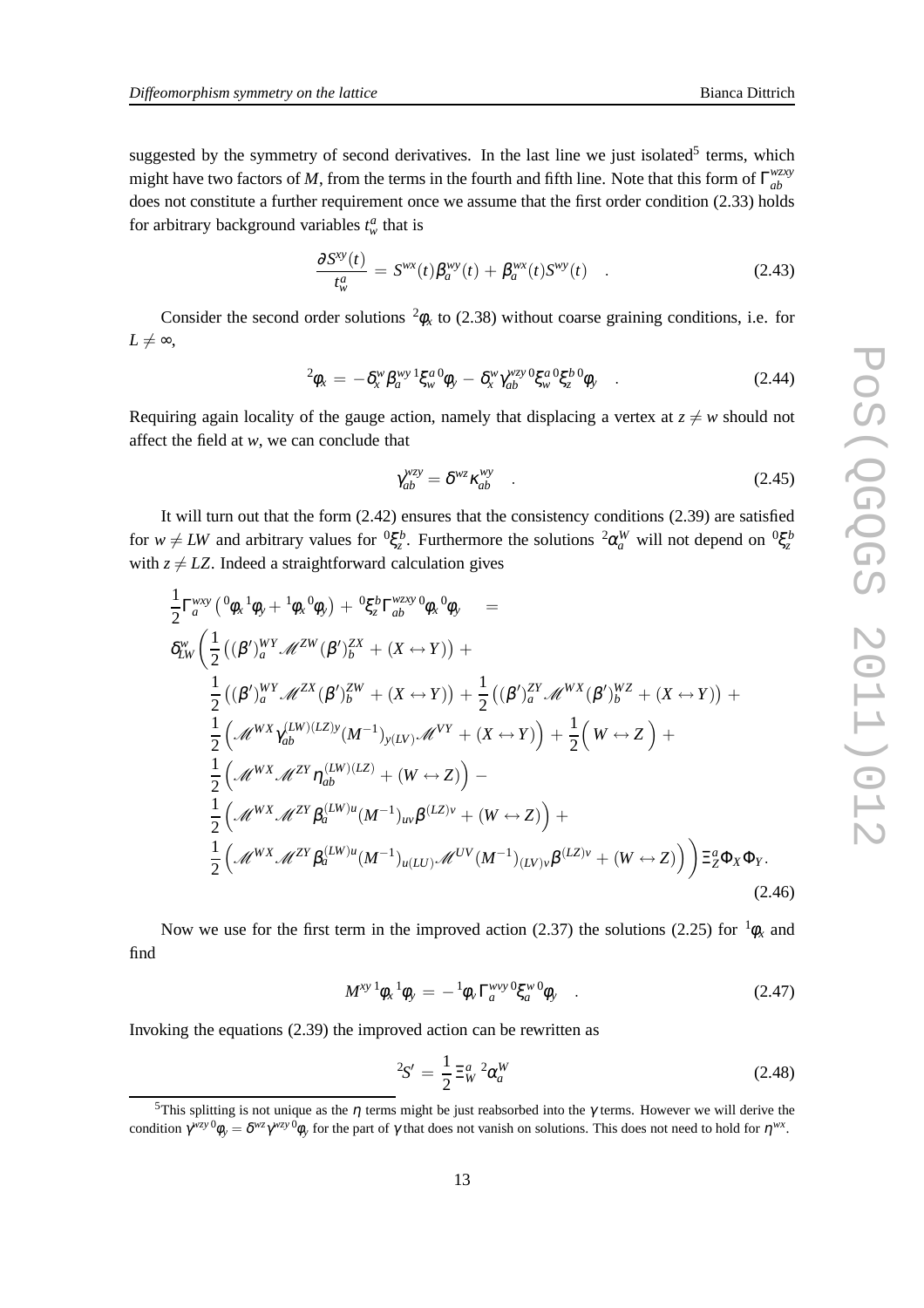where due to the consistency equations (2.39) the solutions for  ${}^{2}\alpha_{a}^{W}$  are given by (2.46).

Hence

$$
{}^{2}S' = \frac{1}{2}(\Gamma')^{WZXY}_{ab} \Xi^{a}_{W} \Xi^{a}_{Z} \Phi_{X} \Phi_{Y}
$$
 (2.49)

where  $\Gamma'$  is of the same form as  $\Gamma$  in (2.42) with the replacements  $M, \beta, \gamma, \eta \to M', \beta', \gamma', \eta'$  and the latter two tensors are given by

$$
(\gamma')_{ab}^{WZY} = \gamma_{ab}^{(LW)(LZ)y} (M^{-1})_{y(LV)} \mathcal{M}^{VY} = \gamma_{ab}^{(LW)(LZ)y} P_y^Y
$$
  
\n
$$
(\eta')_{ab}^{WZ} = \eta_{ab}^{(LW)(LZ)} + \frac{1}{2} \left( \beta_a^{(LW)u} \left[ (M^{-1})_{u(LU)} \mathcal{M}^{UV} (M^{-1})_{(LV)v} - (M^{-1})_{uv} \right] \beta^{(LZ)v} + (W \leftrightarrow Z) \right). \tag{2.50}
$$

Note that the ambiguity between  $\gamma^{wzy}$  terms that include a  $M^{wy}$  or  $M^{zy}$  factor and the  $\eta^{wz}$  term does not matter, as both expressions will be coarse grained in the same way. Also note, that the expression

$$
G_{xy} := (M^{-1})_{xy} - (M^{-1})_{x(LX)} \mathscr{M}^{XY}(M^{-1})_{(LY)y}
$$
\n(2.51)

is the Green's function associated to the matrix  $M^{xy}$  together with the coarse graining conditions. That is, given the equations

$$
j^{x} = M^{xy} \phi_{y} - \delta_{LX}^{x} \lambda^{X} , \qquad \phi_{LX} = \Phi_{X}
$$
 (2.52)

the solution is given by

$$
\phi_x = P_x^Y \Phi_Y + G_{xy} j^y \tag{2.53}
$$

In summary, the coarse graining of the different objects appearing in the action will be determined by the two maps  $P_x^Y$  and  $G_{xy}$ . This will be also the case at higher order.

The consistency requirements at higher order can be addressed in a similar fashion. The form of the higher order Γ tensors can be obtained by taking the derivatives of the lower order ones and using the relations between the derivatives of  $M$ ,  $\beta$ , etc...

#### **3. Discrete parametrized harmonic oscillator**

Let us consider a simple but popular example [9, 10, 12], the discrete parametrized harmonic oscillator. We will start from a general family of actions, describing a parametrized  $(0+1)$  dimensional free field *q<sup>x</sup>*

$$
S = \frac{1}{2} \sum_{x \in \mathcal{X}} \left[ D(t_{x+1} - t_x) \left( q_x^2 + q_{x+1}^2 \right) + 2E(t_{x+1} - t_x) q_x q_{x+1} \right] \quad . \tag{3.1}
$$

A possible choice for the functions  $D(t)$  and  $E(t)$  is

$$
D(t) = \frac{1}{t} - m^2 \alpha t \quad , \qquad E(t) = -\frac{1}{t} - \frac{1}{2} m^2 (1 - 2\alpha) t \tag{3.2}
$$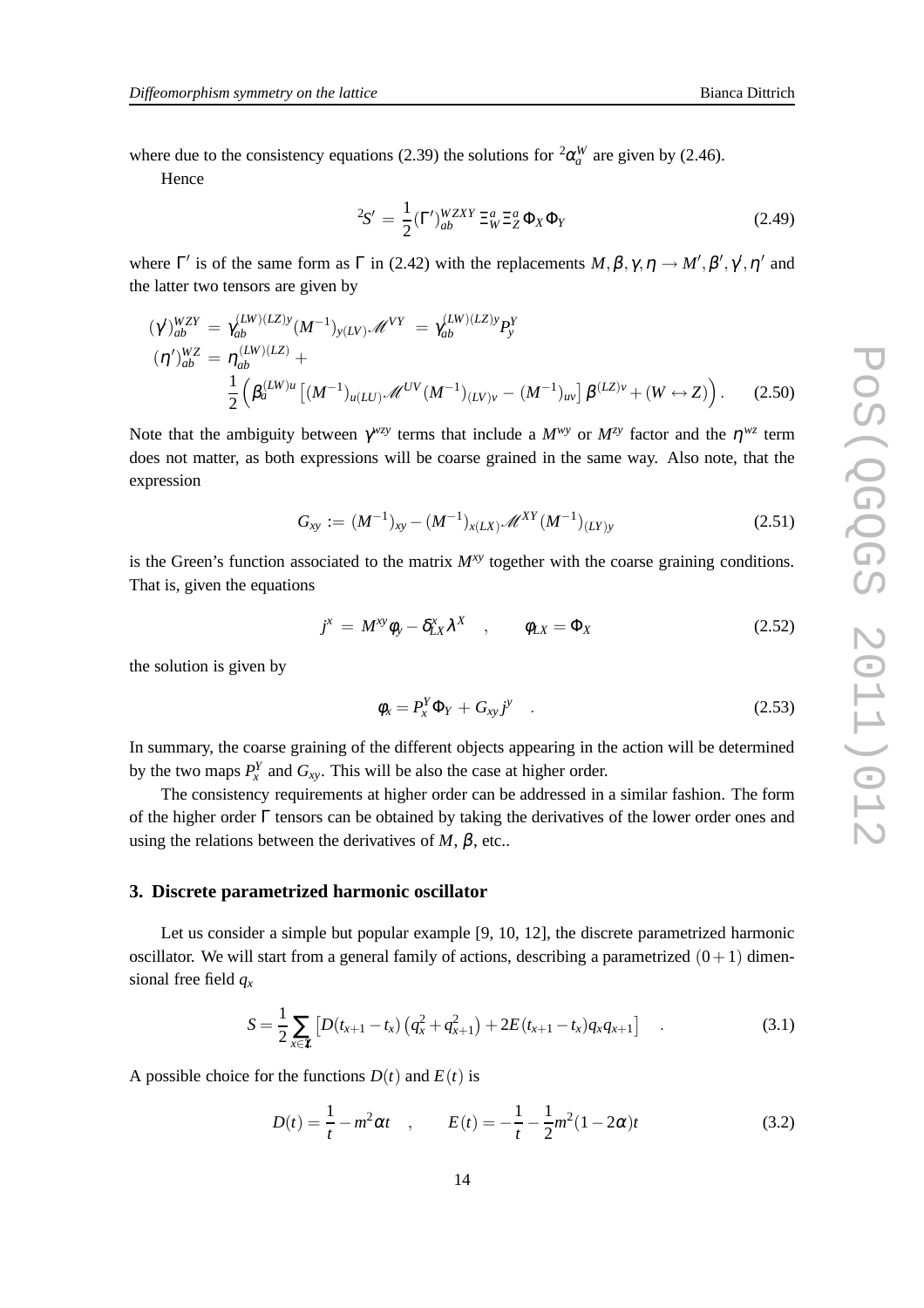for instance with  $\alpha = \frac{1}{2}$  $\frac{1}{2}$  or  $\alpha = \frac{1}{4}$  $\frac{1}{4}$ . Only the second choice will be perturbatively consistent to first order.

For this example the perfect action is well known as it can be obtained from the continuum Hamiltons principal function [28, 9, 10]. It is given by

$$
D = m \frac{\cos(mt)}{\sin(mt)} \quad , \qquad E = -m \frac{1}{\sin(mt)} \quad . \tag{3.3}
$$

Note that all these discrete actions lead to the same continuum limit for the solutions. The reason is that the coefficients  $C^+$  and  $C^-$  in (3.1) in front of  $Q_x^+ = (q_x + q_{x+1})^2$  and of  $Q_x^ (q_x - q_{x+1})^2$  respectively, coincide in their lowest order expansion in *t*, as  $C^+ \sim -\frac{1}{4}m^2t$  and  $C^- \sim \frac{1}{t}$ *t* . For solutions we will have  $Q_x^- \sim t^2$ , whereas  $Q_x^2 \sim t^0$ , which explains the different scaling of the coefficients.

To apply our formalism of improving the action order by order, we expand the variables as

$$
q_x = 0 + \varepsilon \phi_x \n t_x = ax + \varepsilon \xi_x
$$
\n(3.4)

(here  $x \in \mathbb{Z}$ ) which results in an action of the form

$$
\varepsilon^{-2}S = \frac{1}{2} \left( M^{xy} \phi_x \phi_y + \varepsilon \Gamma^{wxy} \xi_w \phi_x \phi_y + \varepsilon^2 \Gamma^{wzy} \xi_w \xi_z \phi_x \phi_y + \ldots \right) \quad . \tag{3.5}
$$

We will now discuss the improvement of the different orders in  $(3.5)$ .

#### **3.1 Zeroth order**

We start with the zeroth order improvement for which we need the square term described by

$$
M^{xy} = 2D\,\delta^{xy} + E\left(\delta^{x(y+1)} + \delta^{x(y-1)}\right) \tag{3.6}
$$

where  $D = D(a)$  and  $E = E(a)$ .

The improved or perfect action to zeroth order can be calculated in many ways, one is as fixed points of the coarse graining flow [10], the other is to explicitly obtain the inverse matrices  $(M^{-1})_{xy}$  and then  $\mathscr{M}^{XY}$  using Fourier transform as in [15]. Here we will follow another route, by constructing explicitly the zeroth order solutions as functions of the coarse grained variables. Via the general form of the solution in (2.21) we will obtain the expression  $(M^{-1})_{x(LX)}$  *M*<sup>XY</sup> that will also appear at higher order.

The homogeneous zeroth order equations of motion

$$
0 = 2D^0 \phi_x + E^0 \phi_{x-1} + E^0 \phi_{x+1}
$$
\n(3.7)

can be easily solved with an ansatz  ${}^0\phi_x = \exp(i\nu x)$  from which we obtain the condition

$$
\cos v = -\frac{D}{E} \quad , \tag{3.8}
$$

so that  $v = ma$  for the perfect action (3.3). Choosing one of the roots for this equation we can write the general solution as

$$
{}^{0}\phi_{LX+r} = A_{X}e^{i(LX+r)\nu} + B_{X}e^{-i(LX+r)\nu} \tag{3.9}
$$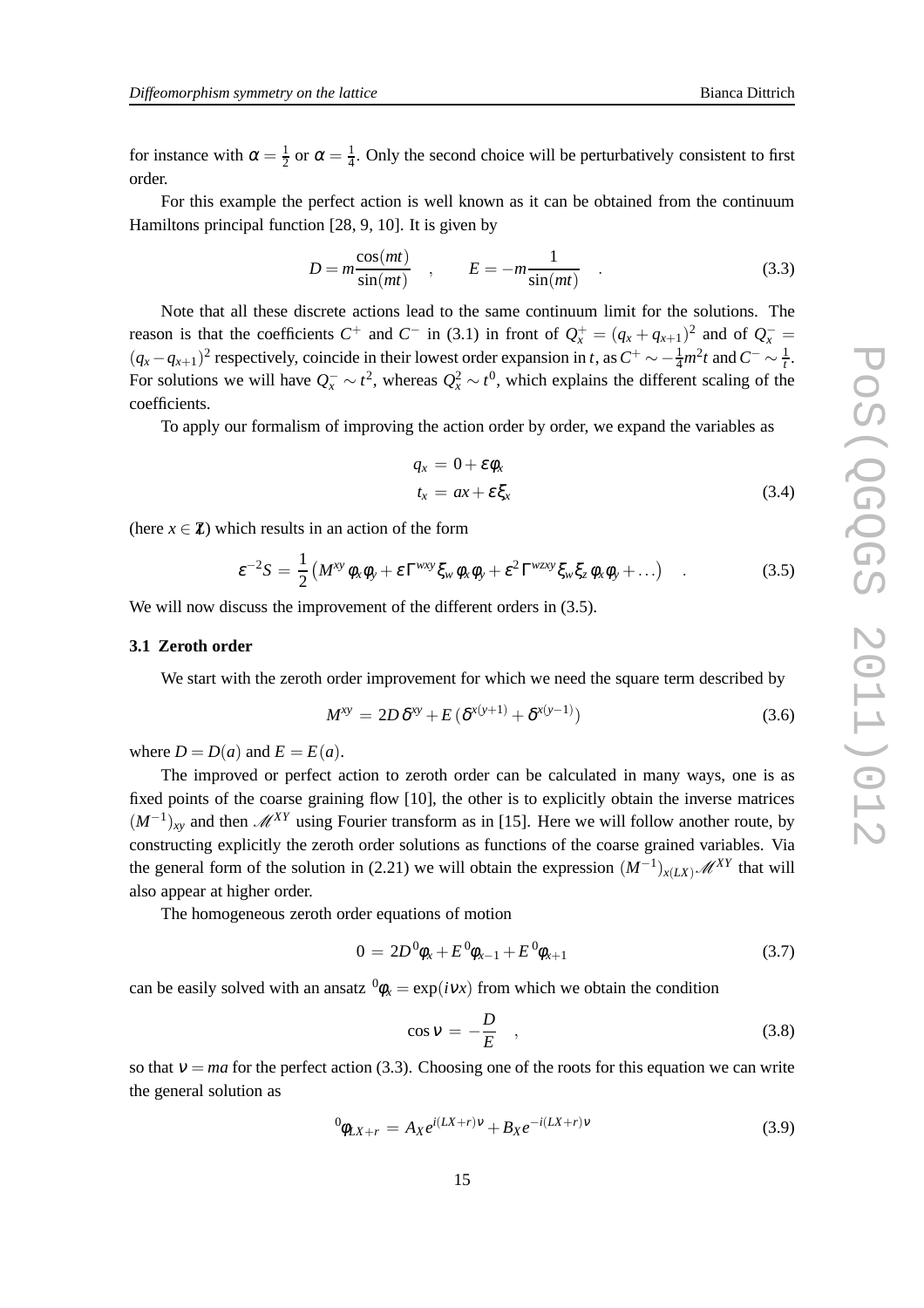where  $r = 0, \ldots, L-1$ . Here, with making the coefficients  $A_X, B_X$  dependent on the coarse grained intervals we indicate that the homogeneous equations of motions do not need to hold at the interval boundaries. Using the conditions  ${}^0\phi_{LX} = \Phi_X$  and  ${}^0\phi_{L(X+1)} = \Phi_{X+1}$  we can determine  $A_X, B_X$  and obtain the solutions

$$
\Phi_{UX+r} = \frac{1}{\sin(\nu L)} [\sin(\nu (L-r)) \Phi_X + \sin(\nu r) \Phi_{X+1}]
$$
  

$$
(\frac{1}{2.21}) (\frac{M^{-1}}{LX+r)(LZ)} \mathscr{M}^{ZY} \Phi_Y .
$$
 (3.10)

We therefore have

$$
(M^{-1})_{(LX+r)(LZ)} \mathscr{M}^{ZY} = \frac{1}{\sin(\nu L)} \left[ \sin(\nu(L-r)) \, \delta_X^Y + \sin(\nu r) \, \delta_{(X+1)}^Y \right] \quad . \tag{3.11}
$$

With this at hand we can actually find easily the zeroth order improved action, as we just need to multiply (3.11) with the matrix  $M^{(LW)(LX+r)}$  to find the matrix  $\mathscr{M}^{WY}$  which defines the zeroth order improved action:

$$
\mathcal{M}^{XY} = \frac{E \sin(v)}{\sin(Lv)} \left[ -2\cos(Lv) \, \delta^{XY} + \delta^{X(Y-1)} + \delta^{X(Y+1)} \right] \tag{3.12}
$$

Here we also used the relation (3.8) between the frequency  $v$  and the parameters  $D, E$ . In the continuum limit  $a \to 0, L \to \infty$  such that  $La =: a' = \text{const.}$  we obtain for any of the choices (3.2,3.3) the perfect action

$$
\mathcal{M}^{XY} = 2 \frac{m \cos(ma')}{\sin(ma')} \delta^{XY} - \frac{m}{\sin(ma')} \left( \delta^{X(Y-1)} + \delta^{X(Y+1)} \right)
$$
(3.13)

on the coarse grained lattice.

#### **3.2 First order**

To find the tensor Γ *wxy* appearing in the expanded action (3.5) we take the derivative of

$$
S^{xy} = D(t_{x+1} - t_x)\delta^{xy} + D(t_x - t_{x-1})\delta^{xy} + E(t_{x+1} - t_x)\delta^{x(y-1)} + E(t_x - t_{x-1})\delta^{x(y+1)}
$$
(3.14)

with respect to  $t_w$  (here a prime will denote the derivative of a function)

$$
\frac{\partial}{\partial t_w} S^{xy} = D'(t_{x+1} - t_x) \delta^{xy} \left[ \delta^{w(x+1)} - \delta^{wx} \right] + D'(t_x - t_{x-1}) \delta^{xy} \left[ \delta^{wx} - \delta^{w(x-1)} \right] +
$$
\n
$$
E'(t_{x+1} - t_x) \delta^{x(y-1)} \left[ \delta^{w(x+1)} - \delta^{wx} \right] + E'(t_x - t_{x-1}) \delta^{x(y+1)} \left[ \delta^{wx} - \delta^{w(x-1)} \right] \quad . \tag{3.15}
$$

Putting  $t_{x+1} - t_x = a$  for all *x* we can write  $\Gamma^{wxy}$  as

$$
\Gamma^{wxy} = E' \delta^{wx} \left[ \delta^{w(y+1)} - \delta^{w(y-1)} \right] + E' \delta^{wy} \left[ \delta^{w(x+1)} - \delta^{w(x-1)} \right] + \n\frac{1}{2} D' \delta^{w(x+1)} \left[ \delta^{w(y+1)} - \delta^{w(y-1)} \right] + \frac{1}{2} D' \delta^{w(y+1)} \left[ \delta^{w(x+1)} - \delta^{w(x-1)} \right] + \n\frac{1}{2} D' \delta^{w(x-1)} \left[ \delta^{w(y+1)} - \delta^{w(y-1)} \right] + \frac{1}{2} D' \delta^{w(y-1)} \left[ \delta^{w(x+1)} - \delta^{w(x-1)} \right] \n= \tilde{M}^{wx} \left[ \delta^{w(y+1)} - \delta^{w(y-1)} \right] + \tilde{M}^{wy} \left[ \delta^{w(x+1)} - \delta^{w(x-1)} \right] .
$$
\n(3.16)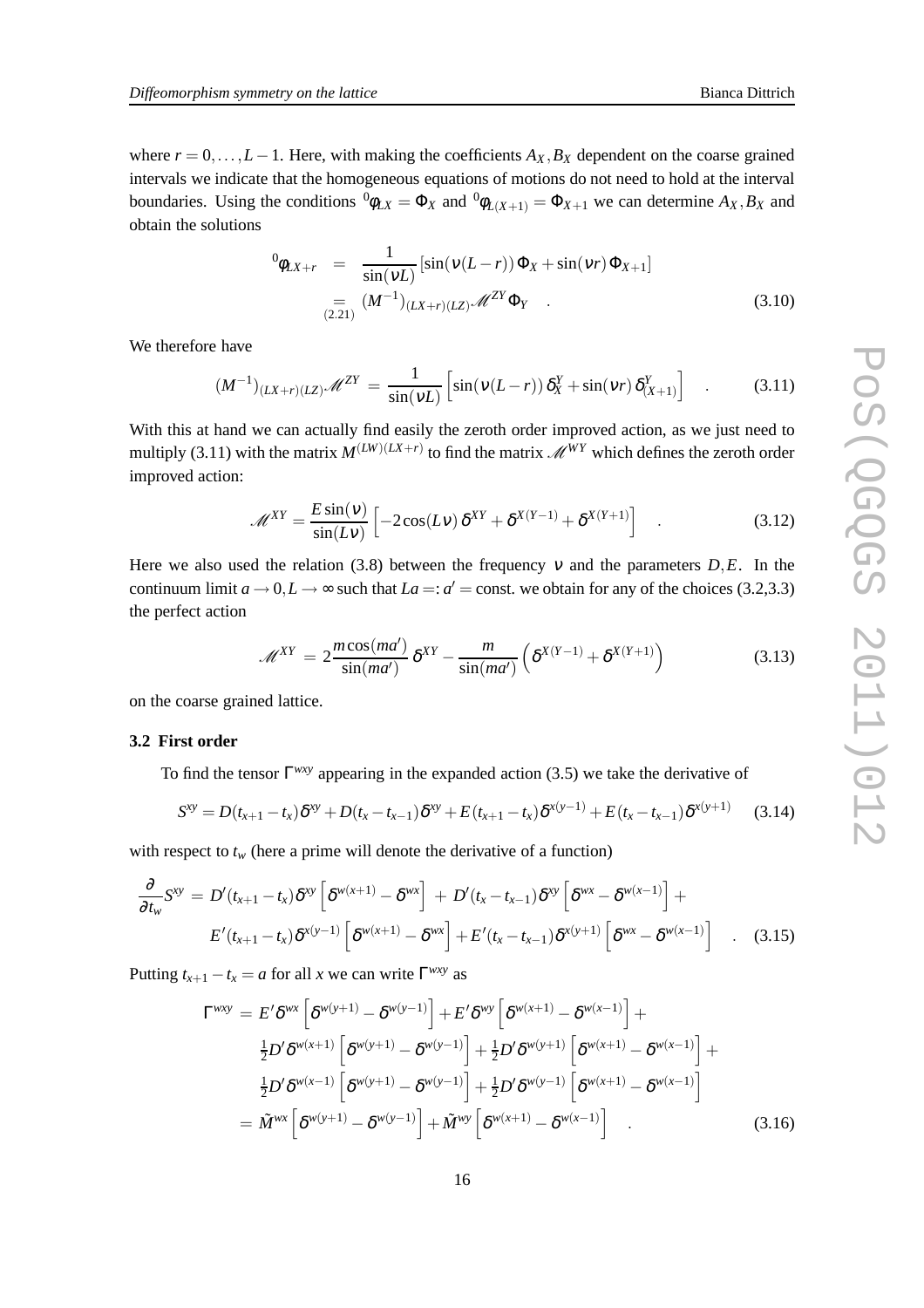Note that in the second line we just subtracted two terms which are added again in the third line. Here  $\tilde{M}^{xy}$  is given by

$$
\tilde{M}^{xy} = E' \delta^{xy} + \frac{1}{2} D' \delta^{x(y+1)} + \frac{1}{2} D' \delta^{x(y-1)} \quad . \tag{3.17}
$$

Hence we can satisfy the consistency requirement (2.33) if  $\tilde{M}^{xy} = \beta M^{xy}$ . That is we obtain the conditions

$$
D'(a) = 2\beta(a)E(a) , \qquad E'(a) = 2\beta(a)D(a) \Rightarrow DD' = EE' = 2\beta ED . \quad (3.18)
$$

From the family of actions (3.2) only the choice with  $\alpha = \frac{1}{4}$  $\frac{1}{4}$  satisfies (3.18) with  $\beta(a) = \frac{1}{2a}$ . For the perfect action (3.3) the condition is also satisfied with  $\beta = -\frac{E}{2}$ .

In general we can make a ansatz for *E*,*D* in (odd) powers of *a*

$$
D(a) = \frac{1}{a} + d_1 a + d_2 a^2 + \dots
$$
  
\n
$$
E(a) = -\frac{1}{a} + e_1 a + e_2 a^2 + \dots
$$
\n(3.19)

Here the coefficients of  $a^{-1}$  are determined by the continuum limit. With this form we can conclude that  $\beta(a) = \frac{1}{2a} + O(a)$ .

A consistent form of Γ *wxy* is therefore given by

$$
\Gamma^{wxy} = \beta^{wx} M^{wy} + M^{wx} \beta^{wy} \tag{3.20}
$$

where

$$
\beta^{wx} = \beta(a) \left[ \delta^{w(x+1)} - \delta^{w(x-1)} \right] \quad . \tag{3.21}
$$

with  $\beta(a) = \frac{1}{2a} + O(a)$ .

Following (2.36) it is straightforward to determined the improved  $(\beta')^{WX}$  to

$$
(\beta')^{WX} = \beta^{(LW)y} (M^{-1})_{y(LZ)} \mathscr{M}^{ZX}
$$
  
\n
$$
= \frac{\beta(a)\sin(v)}{\sin(Lv)} \left[ \delta^{W(X+1)} - \delta^{W(X-1)} \right]
$$
  
\n
$$
\overrightarrow{a \rightarrow 0, L \rightarrow \infty} \frac{m}{2\sin(a'm)} \left[ \delta^{W(X+1)} - \delta^{W(X-1)} \right] .
$$
 (3.22)

Notice that for taking the continuum limit in the last line it is sufficient to know that  $\beta(a)$  =  $\frac{1}{2a} + O(a)$ . For all such choices we re-obtain the first order of the perfect action.

#### **3.3 Second order**

In (2.42) we determined a consistent form of the second order tensor Γ *wzxy*

$$
\Gamma_{cons}^{wzxy} = \frac{1}{2} (\beta^{wy} M^{zw} \beta^{zx} + \beta^{wx} M^{zw} \beta^{zy}) +
$$
  
\n
$$
\frac{1}{2} (\beta^{wy} M^{zx} \beta^{zw} + \beta^{wx} M^{zy} \beta^{zw}) + \frac{1}{2} (\beta^{zy} M^{wx} \beta^{wz} + \beta^{zx} M^{wy} \beta^{wz}) +
$$
  
\n
$$
\frac{1}{2} (M^{wx} \gamma^{wzy} + \gamma^{wzx} M^{wy}) + \frac{1}{2} (M^{zx} \gamma^{zwy} + \gamma^{zwx} M^{zy}) +
$$
  
\n
$$
\frac{1}{2} (M^{wx} M^{zy} \eta^{wz} + M^{zx} M^{wy} \eta^{zw})
$$
\n(3.23)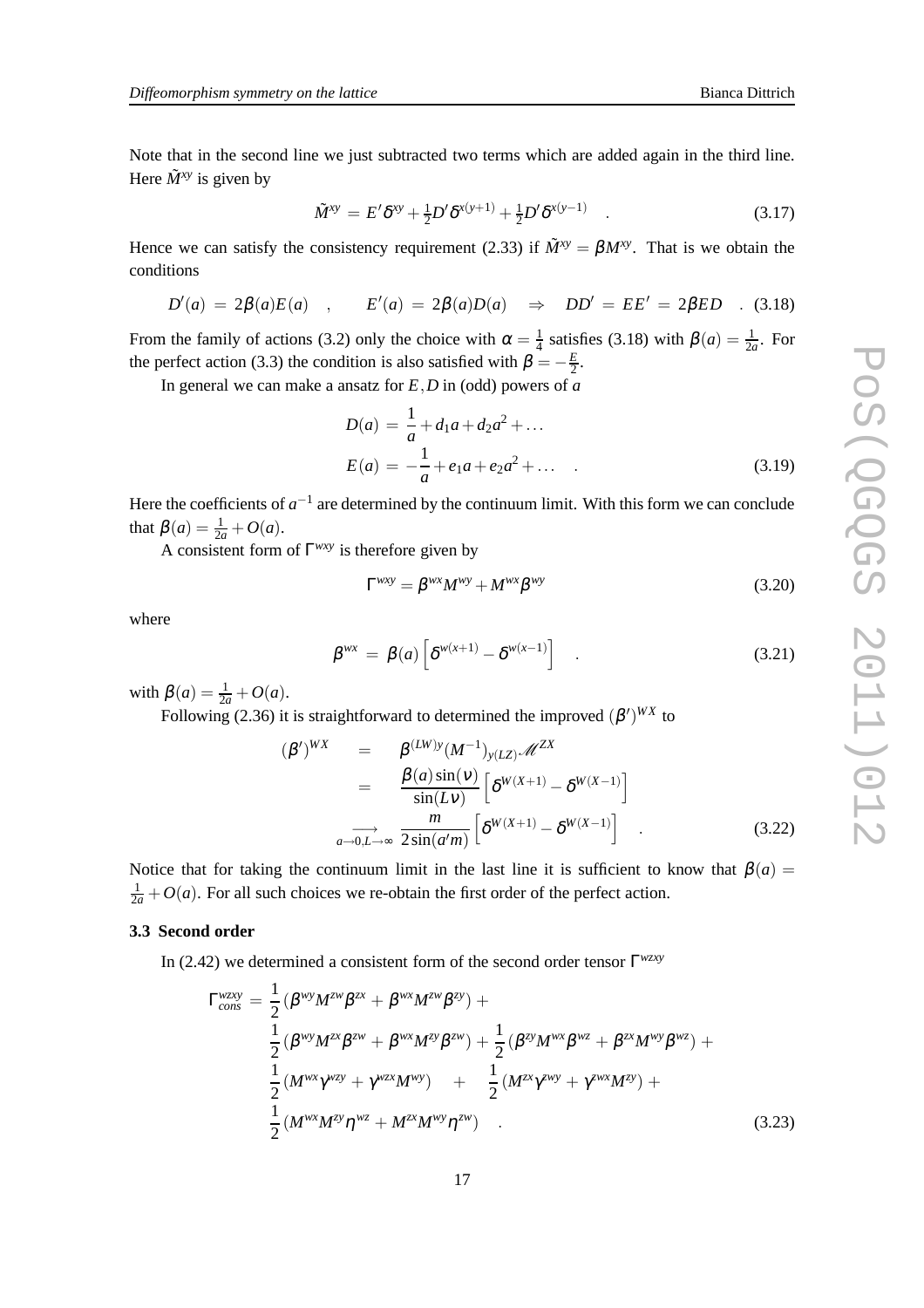Note that we will assume  $\gamma_{\text{max}} \sim \delta_{\text{max}}$  as this ensures locality of the gauge action. On the other hand the second order derivative of the second rank tensor (3.14) gives

$$
\Gamma^{wzxy} = \frac{1}{2} \frac{\partial^2}{\partial t_z \partial t_w} S^{xy} = \frac{1}{2} D''(t_{x+1} - t_x) \delta^{xy} \left[ \delta^{w(x+1)} - \delta^{wx} \right] \left[ \delta^{z(x+1)} - \delta^{zx} \right] +
$$
  

$$
\frac{1}{2} D''(t_x - t_{x-1}) \delta^{xy} \left[ \delta^{wx} - \delta^{w(x-1)} \right] \left[ \delta^{zx} - \delta^{z(x-1)} \right] +
$$
  

$$
\frac{1}{2} E''(t_{x+1} - t_x) \delta^{x(y-1)} \left[ \delta^{w(x+1)} - \delta^{wx} \right] \left[ \delta^{z(x+1)} - \delta^{zx} \right] +
$$
  

$$
\frac{1}{2} E''(t_x - t_{x-1}) \delta^{x(y+1)} \left[ \delta^{wx} - \delta^{w(x-1)} \right] \left[ \delta^{zx} - \delta^{z(x-1)} \right].
$$
 (3.24)

We can compare these two expressions for different values of the indices (*wzxy*). This will give a number of equations involving  $E$ ,*D*, its second derivatives, and the components of  $\beta$ ,  $\gamma$ ,  $\eta$ . In addition we have the conditions (3.18) from our discussion of the first order.

For instance combining the equations for  $(wzxy) = (0011)$  and (1120) on the one hand and for (0101) and (1230) on the other, we find the conditions

$$
8D\beta^2 = D'' \quad , \quad \text{and} \quad 4\beta^2 E^2 + 4\beta^2 D^2 = -E E'' \quad . \tag{3.25}
$$

Here,  $\beta$  can be also expressed as a quotient between  $D'$  and  $E$  or between  $E'$  and  $D$  from (3.18), so that

$$
2\frac{(E')^{2}}{D} = D'' = 2\frac{D(D')^{2}}{E^{2}} , \text{ and } (D')^{2} + (E')^{2} = -EE'' .
$$
 (3.26)

None of the actions (3.2) satisfies these requirements, that is none of these is perturbatively consistent to second order. Of course the perfect action (3.3) does satisfy (3.25). Hence we can regain the perfect action by solving the system (3.26) via an ansatz for *D*,*E* as a power series in *a* (starting with  $a^{-1}$ ).

From the equations for  $(wzxy) = (1230), (1120), (1121), (1101), (1111)$  we can obtain conditions for the components of  $\gamma$  and  $\eta$ 

$$
\eta^{12} = -\frac{\beta^2}{E} = \eta^{21}
$$
  
\n
$$
\gamma^{111} = \frac{D''}{4D} - D\eta^{11}
$$
  
\n
$$
\gamma^{110} = \beta^2 \frac{D}{E} - \frac{1}{2} E \eta^{11} = \gamma^{112}
$$
 (3.27)

This fixes the off-diagonal elements of  $\eta$  but leaves an ambiguity between the diagonal elements of  $η$  and the components of γ. However this ambiguity is inherent in our definition (3.23) as the diagonal elements of  $\eta$  can be reabsorbed into an additional term of the  $\gamma$  tensor, which is proportional to *M*. (This only applies to the diagonal elements of η as we require  $\gamma^{wzy} \sim \delta^{wz}$ .) This possibility of redefining  $\gamma$  allows to set the components  $\gamma^{110}, \gamma^{112}$  to zero. With this convention we obtain

$$
\gamma^{wzy} = 2\beta^2 \left( 1 - \frac{D^2}{E^2} \right) = \frac{m^2}{2} \delta^{wz} \delta^{wy} + O(a^2)
$$
  

$$
\eta^{wz} = 2\beta^2 \frac{D}{E^2} \delta^{wz} - \frac{\beta^2}{E} \left( \delta^{w(z+1)} + \delta^{w(z-1)} \right) = \frac{1}{a} \left( \frac{1}{2} \delta^{wz} + \frac{1}{4} \delta^{w(z+1)} + \frac{1}{4} \delta^{w(z-1)} \right) + O(a) .(3.28)
$$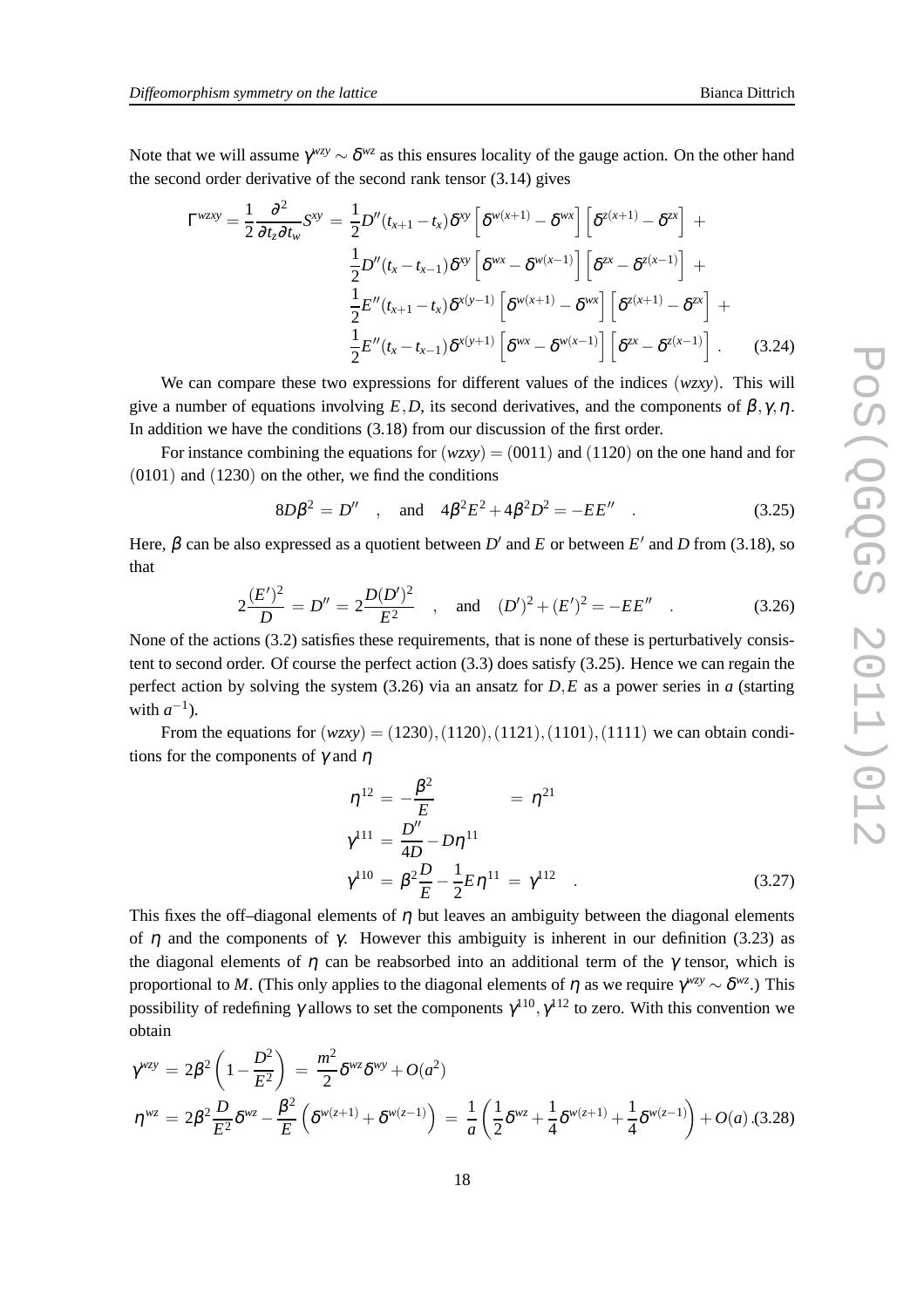Following (2.50) let us now perform the coarse graining

$$
(\gamma')^{WZY} = \gamma^{(LW)(LZ)y} (M^{-1})_{y(LY)} \mathcal{M}^{VY} = \gamma^{(LW)(LZ)y} P_y^Y
$$
  
\n
$$
(\eta')^{WZ} = \eta^{(LW)(LZ)} + \frac{1}{2} \left( \beta^{(LW)u} \left[ (M^{-1})_{u(LU)} \mathcal{M}^{UV} (M^{-1})_{(LV)v} - (M^{-1})_{uv} \right] \beta^{(LZ)v} + (W \leftrightarrow Z) \right)
$$
  
\n
$$
= \eta^{(LW)(LZ)} - \frac{1}{2} \beta^{(LW)u} G_{uv} \beta^{(LZ)v} - (W \leftrightarrow Z) \quad .
$$
\n(3.29)

of these tensors. To this end we will need the Green's function  $G_{\mu\nu}$ . It can be obtained for instance by Fourier transform or by solving the system of equations (2.52) directly and by comparing the solution to (2.53). Such a solution can be constructed by mimicking the variation of constants method from the continuum. One will obtain

$$
G_{(LX+r)(LY+s)} = \delta_{XY} \left( \frac{\sin(vr)\sin(vs)}{E\sin(v)} \frac{\cos(Lv)}{\sin(Lv)} - \frac{\sin(vr)\sin(vs)}{E\sin(v)} \delta_{rs} - \frac{\sin(vr)\cos(vs)}{E\sin(v)} \theta(s-r) - \frac{\sin(vs)\cos(vr)}{E\sin(v)} \theta(r-s) \right)
$$
(3.30)

where

$$
\theta(r) = \begin{cases} 0 & \text{if } r \le 0, \\ 1 & \text{if } r > 0. \end{cases} \tag{3.31}
$$

We can now compute the coarse grained entities  $\gamma', \eta'$  and obtain in the limit  $a \to 0, L \to \infty$  with  $L \cdot a = a'$ 

$$
(\gamma)^{WZY} = \frac{1}{2} m^2 \delta^{WZ} \delta^{WY}
$$

$$
(\eta')^{WZ} = \frac{m}{4 \sin(a'm)} \left( \delta^{W(Z+1)} + \delta^{W(Z-1)} \right) + \frac{m \cos(a'm)}{2 \sin(a'm)} \delta^{WZ} \quad . \tag{3.32}
$$

As expected this result coincides with the tensors  $\gamma_{perf}$ ,  $\eta_{perf}$  coming from the perfect action.

#### **3.4 Summary**

We have seen that from the family (3.2) of discrete actions only the choice  $\alpha = \frac{1}{4}$  $\frac{1}{4}$  is perturbatively consistent to first order. None of these choices is however perturbatively consistent to second order. Nevertheless we succeeded to find a perturbatively consistent second order term. Note that here different strategies are possible: we only determined the altered second order term to the lowest order in the lattice constant *a* as the perfect action could afterwards be constructed through coarse graining. Alternatively one might demand that the second order term arises from the second derivate of the action, that is that the differential equations  $(3.25,3.26)$  are satisfied. This would also fix the higher order terms in the lattice constant *a* so that even without coarse graining, the perfect action can be calculated from the solutions of these differential equations.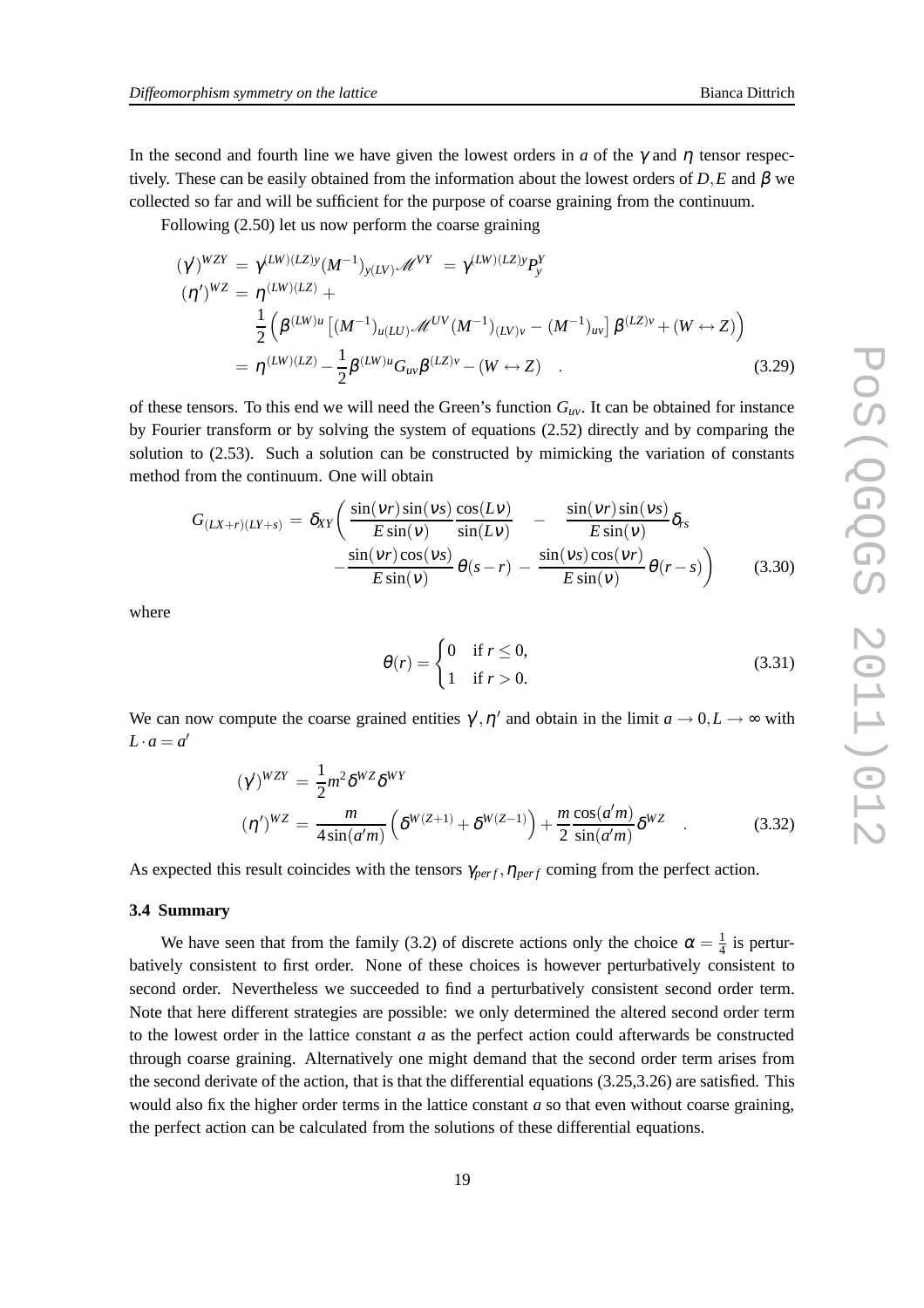### **4. Discussion**

The notion of diffeomorphism symmetry in the discrete advocated here is a very powerful one: it leads to discretization independence and to a reconciliation between continuum space time and discrete underlying lattice. Basically such a symmetry requires that the discretization encodes already continuum physics. It should therefore not be very surprising that there are no examples yet where such a symmetry is realized for proper field theories with propagating degrees of freedom. Generically discretizations will rather feature broken diffeomorphism symmetry, in the sense that there exist special background solutions for which the symmetry is realized, but is violated if considering other solutions. These special solutions are often the most simple ones around which a perturbative expansion would be natural.

A theory with broken gauge symmetries is however not perturbatively consistent if expanded around a background solution where the gauge symmetry is realized. For Regge calculus this applies to the expansion around flat space (or for Regge calculus with cosmological constant and curved tetrahedra [30] around homogeneous background solutions). That is one should be aware that, i.e. the scattering of gravitons on a lattice is a priori not well defined. However the computation of such scattering amplitudes provides an important test for the low energy behavior of quantum gravity theories such as spin foams [31].

One possibility to allow for a perturbative treatment of lattice action with broken gauge symmetries is to change the discretization to the appropriate order. This change should ensure that the gauge symmetry is realized to this order, allowing a consistent perturbative treatment. That is gauge modes will decouple to the given order and only physical modes need to be considered.

The change of discretization is already an important step towards constructing a perfect action, i.e. a discretization where the gauge symmetry in question – diffeomorphism symmetry – is fully realized. It might therefore be quite non–trivial to find perturbatively consistent discretizations for field theories with propagating degrees of freedom. Future investigations will show, whether such perturbatively consistent discretizations require non-local couplings. Such couplings have to be expected for the perfect action as they do appear under coarse graining. In this case the consistency requirements can give important informations on the structure of the perfect action, without having explicitly constructed it yet.

In 4D Regge calculus difffeomorphism symmetry is broken – in general to quadratic order [5]. This does not exclude the possibility that Regge calculus is perturbatively consistent to first non– linear order on a regular lattice, which would make the regular lattice a preferred choice. This can be checked explicitely, as the conditions for consistency are analogous to those for parametrized field theory.

Here we discussed the classical theory, i.e. tree level amplitudes. A much farther reaching question is to generalize the considerations to quantum theory (see [10] for a discussion of the quantum theory for the discrete anharmonic oscillator). There are a number of crucial questions to consider. In particular the minimal distance on a lattice serves usually as a regulator. However if vertex translation symmetry is realized such a minimal distance looses its meaning as vertices can be moved on top of each other. That is, in such a lattice quantum theory with diffeomorphism symmetry the lattice looses is function as a regulator and finiteness needs to be provided for by other means. One possibility is through the discreteness of spectra of geometric operators, which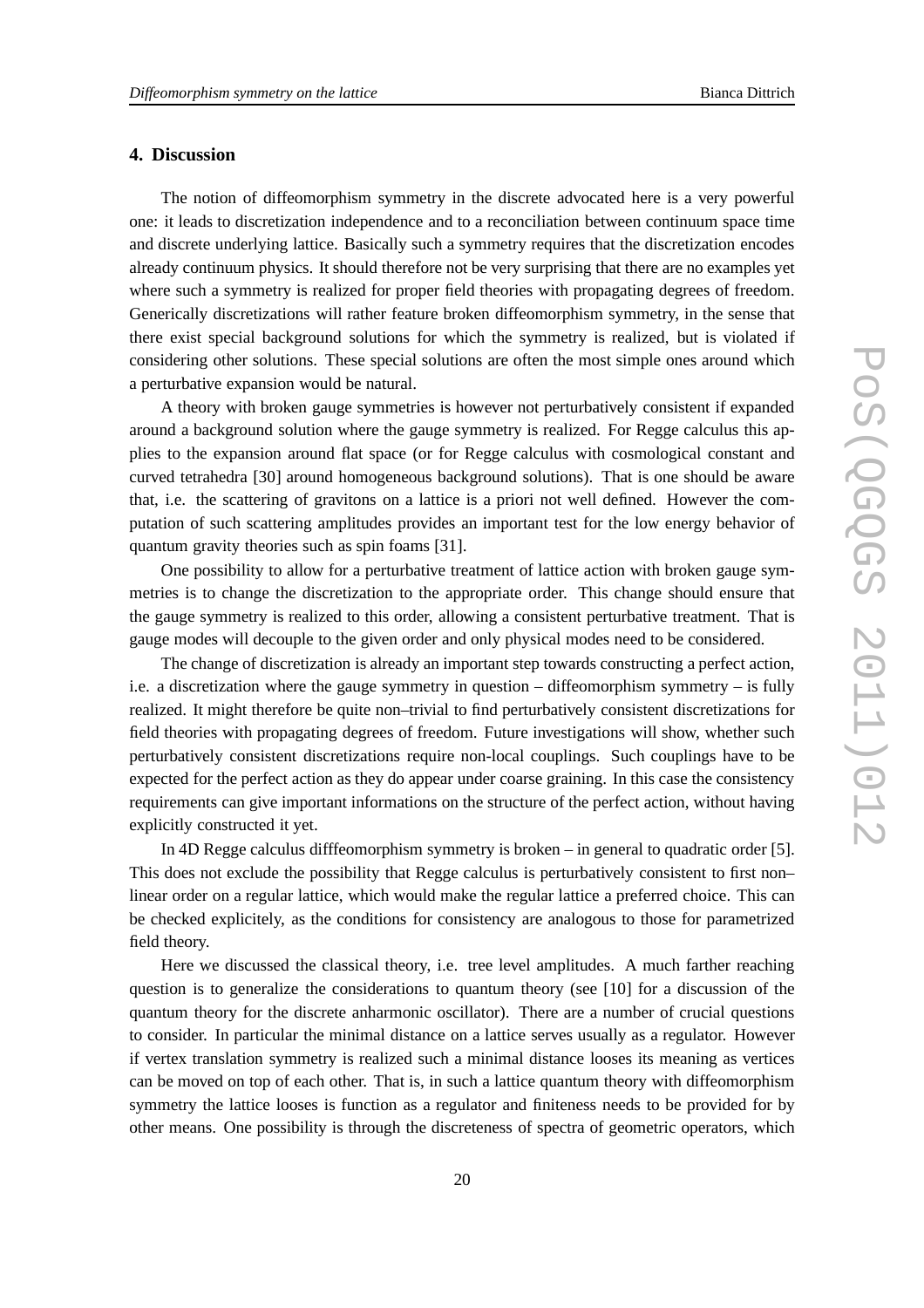is realized in loop quantum gravity [32]. Insight into this issue can be gained by finding the fixed points under coarse graining of quantum gravity models, such as spin foams [33, 34]

#### **Acknowledgments**

It is a pleasure to thank the organizers of the 3rd Quantum Gravity and Quantum Geometry School for the kind invitation and Benjamin Bahr as well as Ralf Banisch for collaboration. Research at Perimeter Institute is supported by the Government of Canada through Industry Canada and by the Province of Ontario through the Ministry of Research and Innovation.

#### **References**

- [1] R. Loll, *Discrete Approaches to Quantum Gravity in Four Dimensions*, *Liv. Rev. in Rel.* **13** (1998)
- [2] T. Regge, *General relativity without coordinates*, *Nuovo Cim.* **19** (1961) 558. T. Regge and R. M. Williams, *Discrete structures in gravity*, *J. Math. Phys.* **41** (2000) 3964 [arXiv:gr-qc/0012035].
- [3] C. Rovelli, *Quantum Gravity*, Cambridge University Press, Cambridge 2004. A. Perez, *The Spin Foam Approach to Quantum Gravity*, arXiv:1205.2019 [gr-qc].
- [4] K. Wilson, *Confinement of quarks*, *Phys. Rev.* **D10** (1974), 2445
- [5] B. Bahr and B. Dittrich, *(Broken) Gauge Symmetries and Constraints in Regge Calculus*, *Class. Quant. Grav.* **26** (2009) 225011 [arXiv:0905.1670 [gr-qc]].
- [6] B. Dittrich and P. A. Hohn, *From covariant to canonical formulations of discrete gravity*, *Class. Quant. Grav.* **27** (2010) 155001 [arXiv:0912.1817 [gr-qc]].
- [7] L. Freidel and D. Louapre, *Diffeomorphisms and spin foam models*, *Nucl. Phys.* **B662** (2003) 279 [arXiv:gr-qc/0212001].
- [8] B. Bahr and B. Dittrich, *Improved and Perfect Actions in Discrete Gravity*, *Phys. Rev.* **D80** (2009) 124030 [arXiv:0907.4323 [gr-qc]].
- [9] B. Bahr and B. Dittrich, *Breaking and restoring of diffeomorphism symmetry in discrete gravity*, *AIP Conference Proceedings* Volume 1196, pp. 10-17, [arXiv:0909.5688 [gr-qc]].
- [10] B. Bahr, B. Dittrich and S. Steinhaus, *Perfect discretization of reparametrization invariant path integrals*, *Phys. Rev.* **D83** (2011) 105026 [arXiv:1101.4775 [gr-qc]].
- [11] M. Rocek and R. M. Williams, *Quantum Regge Calculus*, *Phys. Lett.* **B104** (1981) 31. M. Rocek and R. M. Williams, *The Quantization Of Regge Calculus*, *Z. Phys.* **C21** (1984) 371.
- [12] C. Rovelli, *Discretizing parametrized systems: the magic of Ditt-invariance* arXiv:1107.2310 [hep-lat].

C. Rovelli, *On the structure of a background independent quantum theory: Hamilton function, transition amplitudes, classical limit and continuous limit*, arXiv:1108.0832 [gr-qc].

- [13] B. Dittrich, *Diffeomorphism symmetry in quantum gravity models*, *Adv. Sci. Lett.* **2** (2009) 151, [arXiv:0810.3594 [gr-qc]].
- [14] B. Bahr, R. Gambini and J. Pullin, *Discretisations, constraints and diffeomorphisms in quantum gravity*, arXiv:1111.1879 [gr-qc].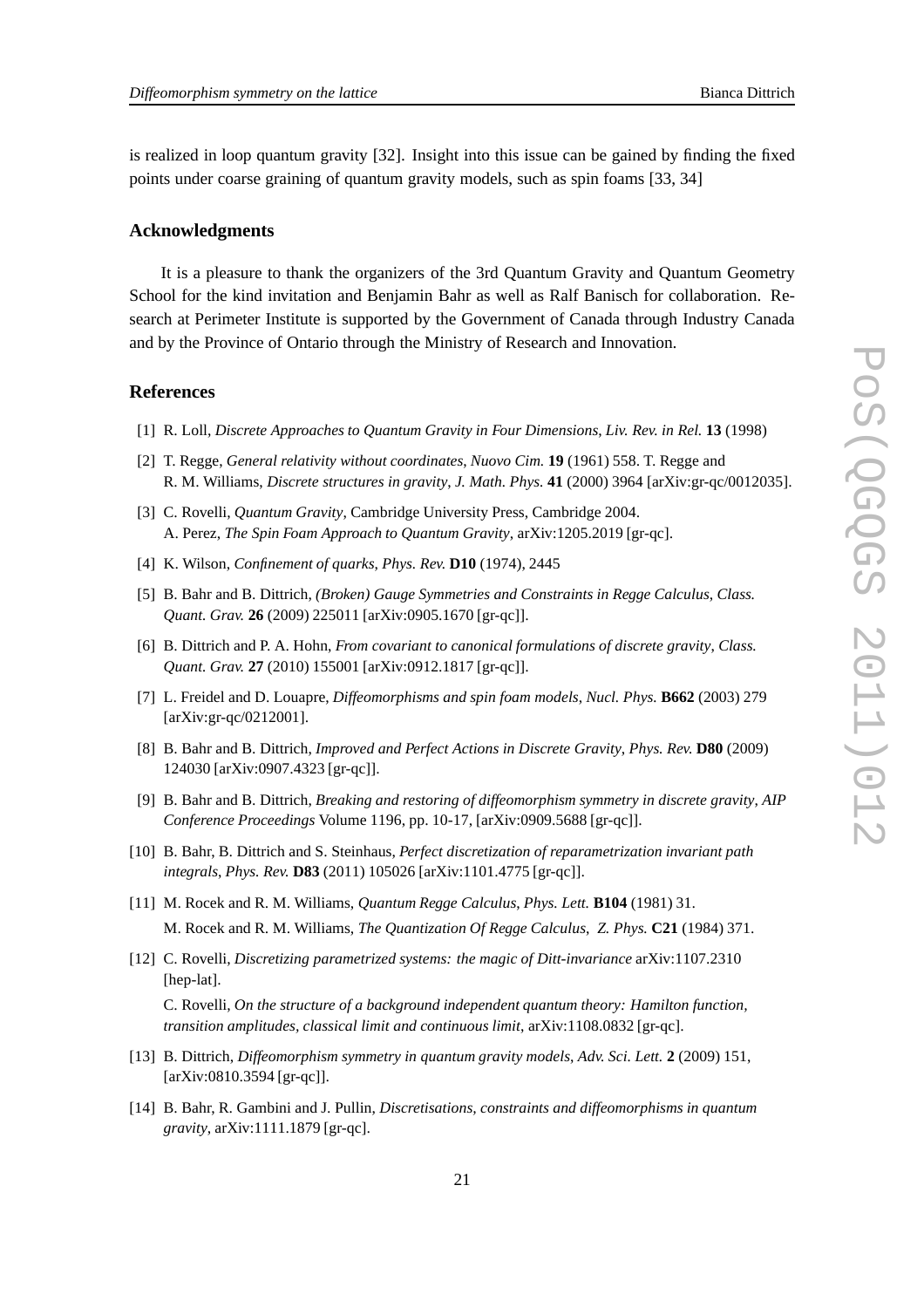- [15] B. Bahr, B. Dittrich and S. He, *Coarse graining free theories with gauge symmetries: the linearized case*, *New J. Phys.* **13** (2011) 045009 [arXiv:1011.3667 [gr-qc]].
- [16] R. Gambini and J. Pullin, *Consistent discretizations as a road to quantum gravity* arXiv:gr-qc/0512065.
- [17] B. Dittrich and P. A. Hoehn, *Canonical simplicial gravity*, arXiv:1108.1974 [gr-qc].
- [18] M. Campiglia, C. Di Bartolo, R. Gambini and J. Pullin, *Uniform discretizations: A quantization procedure for totally constrained systems including gravity*, *J. Phys. Conf. Ser.* **67** (2007) 012020 [arXiv:gr-qc/0606121].

M. Campiglia, C. Di Bartolo, R. Gambini and J. Pullin, *Uniform discretizations: A new approach for the quantization of totally constrained systems*, *Phys. Rev.* , **D74** (2006) 124012 [arXiv:gr-qc/0610023].

[19] T. Thiemann, *The Phoenix project: Master constraint program for loop quantum gravity*, *Class. Quant. Grav.* **23** (2006) 2211 [gr-qc/0305080].

B. Dittrich and T. Thiemann, *Testing the master constraint programme for loop quantum gravity. I. General framework*, *Class. Quant. Grav.* **23** (2006) 1025 [gr-qc/0411138]. B. Dittrich and T. Thiemann, *Testing the master constraint programme for loop quantum gravity. II. Finite dimensional systems*, *Class. Quant. Grav*, **23** (2006) 1067 [gr-qc/0411139]. B. Dittrich and T. Thiemann, *Testing the master constraint programme for loop quantum gravity. III. SL(2,R) models*, *Class. Quant. Grav.* **23** (2006) 1089 [gr-qc/0411140].

- [20] R. Gambini and J. Pullin, *Emergent diffeomorphism invariance in a discrete loop quantum gravity model*, *Class. Quant. Grav.* **26** (2009) 035002 [arXiv:0807.2808 [gr-qc]]. R. Gambini, J. Pullin and S. Rastgoo, *Quantum scalar field in quantum gravity: The vacuum in the tpherically symmetric case*, *Class. Quant. Grav.* **26** (2009) 215011 [arXiv:0906.1774 [gr-qc]].
- [21] B. Dittrich, to appear
- [22] B. Dittrich and S. Steinhaus, *Path integral measure and triangulation independence in discrete gravity*, *Phy. Rev.* **D85** (2012) 044032, [arXiv:1110.6866 [gr-qc]].
- [23] G. Ponzano and T. Regge, *Semiclassical limit of racah coefficients*, in *Spectroscopy and group theoretical methods in physics* (F. Block, ed.), pp. 158, North Holland, 1968.
- [24] V. G. Turaev., O. ,Y. Viro, *State sum invariants of 3 manifolds and quantum 6j symbols*, *Topology* **31** (1992) 865-902
- [25] W. Bietenholz, *Perfect scalars on the lattice*, *Int. J. Mod. Phys.* **A15** (2000) 3341 [arXiv:hep-lat/9911015].

W. Bietenholz and U. J. Wiese, *Perfect Lattice Actions for Quarks and Gluons*, *Nucl. Phys.* **B464** (1996) 319 [arXiv:hep-lat/9510026].

[26] K. G. Wilson and J. B. Kogut, *The Renormalization group and the epsilon expansion*, *Phys. Rept.* **12** (1974) 75.

T. L. Bell and K. G. Wilson, *Nonlinear Renormalization Groups*, *Phys. Rev.* **B10** (1974) 3935.

T. L. Bell and K. G. Wilson, *Finite-lattice approximations to renormalization groups*, *Phys. Rev.* **B11** (1975) 3431

[27] P. Hasenfratz and F. Niedermayer, *Perfect Lattice Action For Asymptotically Free Theories*, *Nucl. Phys.* **B414** (1994) 785 [arXiv:hep-lat/9308004].

P. Hasenfratz, *Prospects for perfect actions*, *Nucl. Phys. Proc. Suppl.* **63** (1998) 53 [arXiv:hep-lat/9709110].